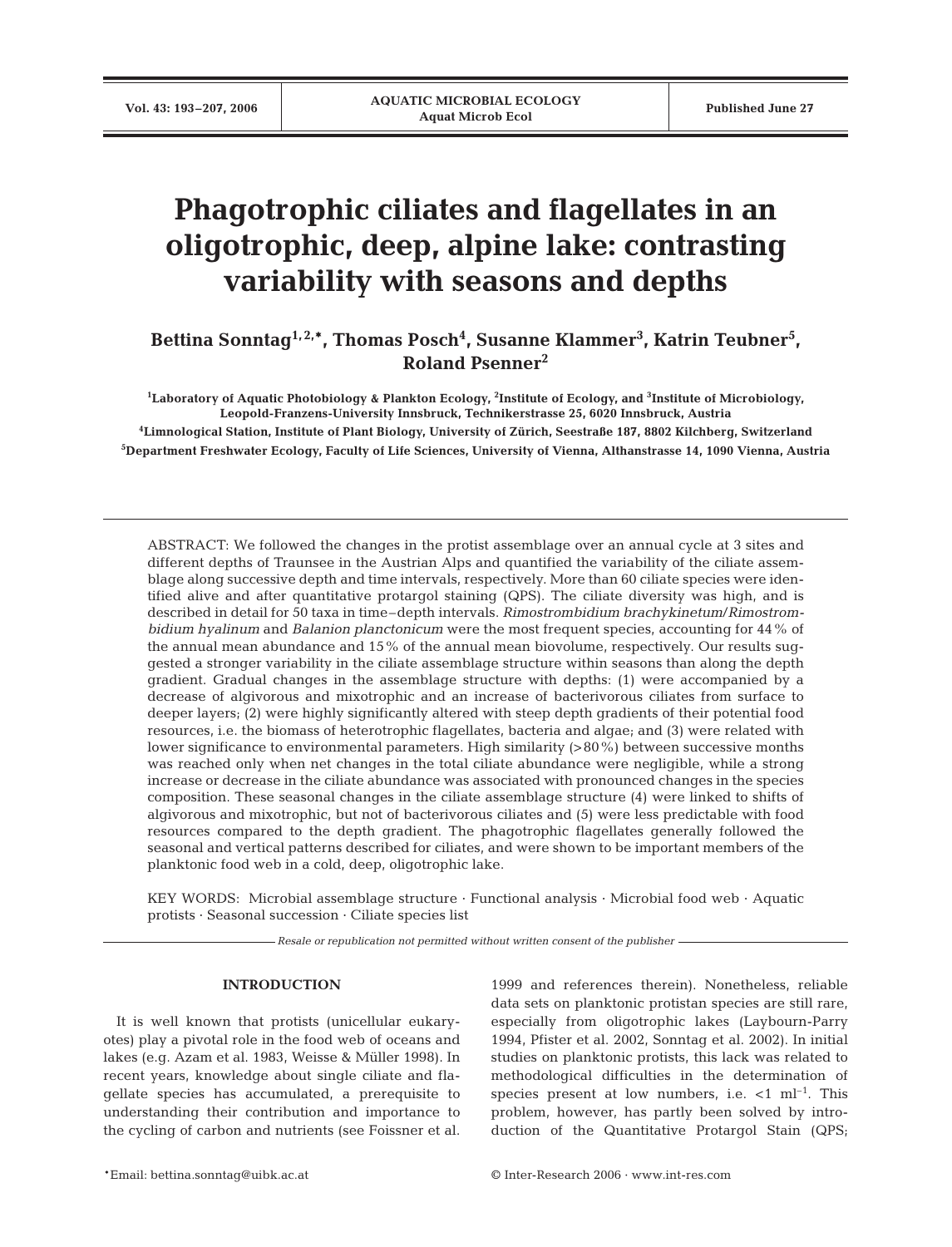Montagnes & Lynn 1987, Skibbe 1994), which has been tested for its reliability (Pfister et al. 1999). The microbial community structure in aquatic ecosystems is variable both in time and space; however, few ecological studies have been explicitly devoted to analysis of the magnitude of both kinds of variability operating simultaneously and their underlying causes. In the present study, we focused on 2 major questions. (1) What factors — biotic and/or abiotic — govern the distribution of phagotrophic ciliates and flagellates in the water column of a deep, oligotrophic lake? (2) Does the ciliate assemblage structure correspond to the temporal and spatial distributions of its potential food resources? We interpreted changes in the protist assemblage from high taxonomic and spatial resolution data. According to literature (see below), single ciliate species were categorised according to their prevailing mode of nutrition, i.e. algivorous, mixotrophic, bacterivorous and omnivorous, and were analysed along a time and depth gradient. As potential food sources for the ciliates, we considered chlorophyll *a* (chl *a*), in different size fractions (see below), to be equivalent to autotrophic prey organisms, heterotrophic bacteria and heterotrophic flagellates. Bacteria were considered the main food for phagotrophic flagellates.

#### **MATERIALS AND METHODS**

As the study site (Table 1) and sampling design have already been described in detail (Klammer et al. 2002, Sonntag et al. 2002, Teubner & Dokulil 2002), we give only brief descriptions.

**Investigation site.** Traunsee is the second largest and deepest lake situated in the north of the Austrian limestone Alps. The lake has been influenced by the discharge from salt and soda industries for almost 100 yr. A study was carried out to investigate the impact of these wastes on organisms (Schmidt et al. 2002 and references therein). Results have shown that Traunsee receives 135000 tons of alkaline and saline industrial waste per year (Jagsch et al. 2002, Müller et al. 2002). The dissolved salts are mixed with lake water, with maximum concentrations in the hypolimnion, whereas solids are deposited in the southern part of the lake and have, in the meantime, covered ~20% of the lake bottom via turbidity currents (Müller et al. 2002). Benthic microorganisms in this southern part of Traunsee are heavily affected by their alkaline environment ( $pH > 9$  in the pore water), e.g. bacterial abundance and biomass have been reduced by a factor of 10 compared to undisturbed sediment areas (Griebler et al. 2002). Several publications on the lake have focused on the effect of pollution from salt and

soda industries and described, for example, microbial activities such as primary and bacterial production (Griebler et al. 2002, Klammer et al. 2002, Schmidt et al. 2002, Sonntag et al. 2002, Teubner & Dokulil 2002, Teubner 2003).

Monthly samples taken from November 1997 to October 1998 were analysed at 3 sites selected for a reference study on the microbial community with respect to the disposal of alkaline wastes (sampling map in Sonntag et al. 2002): (1) Viechtau (VI; the reference site at a maximum depth of 191 m), (2) Ebensee Bay (EB; the site of industrial waste release; depth 50 m), and (3) Rindbach Bay (RB; unpolluted area, influenced by allochthonous material from the main tributary, the Traun River; depth 50 m). Sampling depths were 0, 10, 20, 40 m at the 3 sites, and, additionally, 60, 80, 120 and 160 m at VI. Throughout the investigation period, Traunsee had a fully oxygenated water column down to the maximum depth (191 m) and increased chloride accumulation with depth. The lake is holomictic, and mixis occurred in February/March 1998.

**Sample treatments and statistics.** Oxygen, pH, conductivity, temperature and underwater light were measured immediately after sampling by sensors (WTW) and *in situ* by a profiler (multi-parameter profiler YSI 6920, 4π quantum sensor, LI-COR). Protocols

Table 1. Hydrological, morphometric and physico-chemical parameters of Traunsee. Temperature  $(T)$ , pH,  $O<sub>2</sub>$ , conductivity, chloride concentrations, total phosphorus (TP), chlorophyll *a* (chl *a)*, mixing depth *(z*mix) and euphotic zone *(z*eu) are averages for the period November 1997 to October 1998, if not otherwise stated (modified from Pechlaner & Sossau 1982, Sonntag et al. 2002, Teubner & Dokulil 2002, Teubner 2003). Annual means are given with minimum and maximum values in brackets

| Latitude                                    | $47^{\circ}48'$ to $47^{\circ}55'$ N |
|---------------------------------------------|--------------------------------------|
| Longitude                                   | 13°46' to 13°49'E                    |
| Altitude (m a.s.l.)                         | 422                                  |
| Volume $(10^9 \text{ m}^3)$                 | 2.3                                  |
| Lake surface area (km <sup>2</sup> )        | 24.4                                 |
| Catchment area $(km^2)$                     | 1417                                 |
| Maximum length (km)                         | 12.2                                 |
| Maximum width (km)                          | 2.9                                  |
| Maximum depth (m)                           | 191                                  |
| Mean depth (m)                              | 95                                   |
| $z_{\rm mix}$ (Jul–Aug) (m)                 | 6.8                                  |
| $Z_{\text{en}}$ (m)                         | $11.3(7.6-17.6)$                     |
| Water renewal time (yr)                     | 1.04                                 |
| Average discharge $(m^3 s^{-1})$            | 70                                   |
| $T(^{\circ}C)$                              | $7.8(4.2 - 20.2)$                    |
| pH                                          | $8.4(6.9-9.8)$                       |
| $O_2$ (mg $l^{-1}$ )                        | $10.6(7.3-15.0)$                     |
| Conductivity ( $\mu$ S cm <sup>-1</sup> )   | 536 (272-840)                        |
| Chloride $(mg l^{-1})$                      | $95(46 - 172)$                       |
| TP ( $\mu$ g l <sup>-1</sup> )              | $7.7(4-13.2)$                        |
| Chl a $(0-40 \text{ m})$ ( $\mu q l^{-1}$ ) | $1.04(0.14-3.3)$                     |
|                                             |                                      |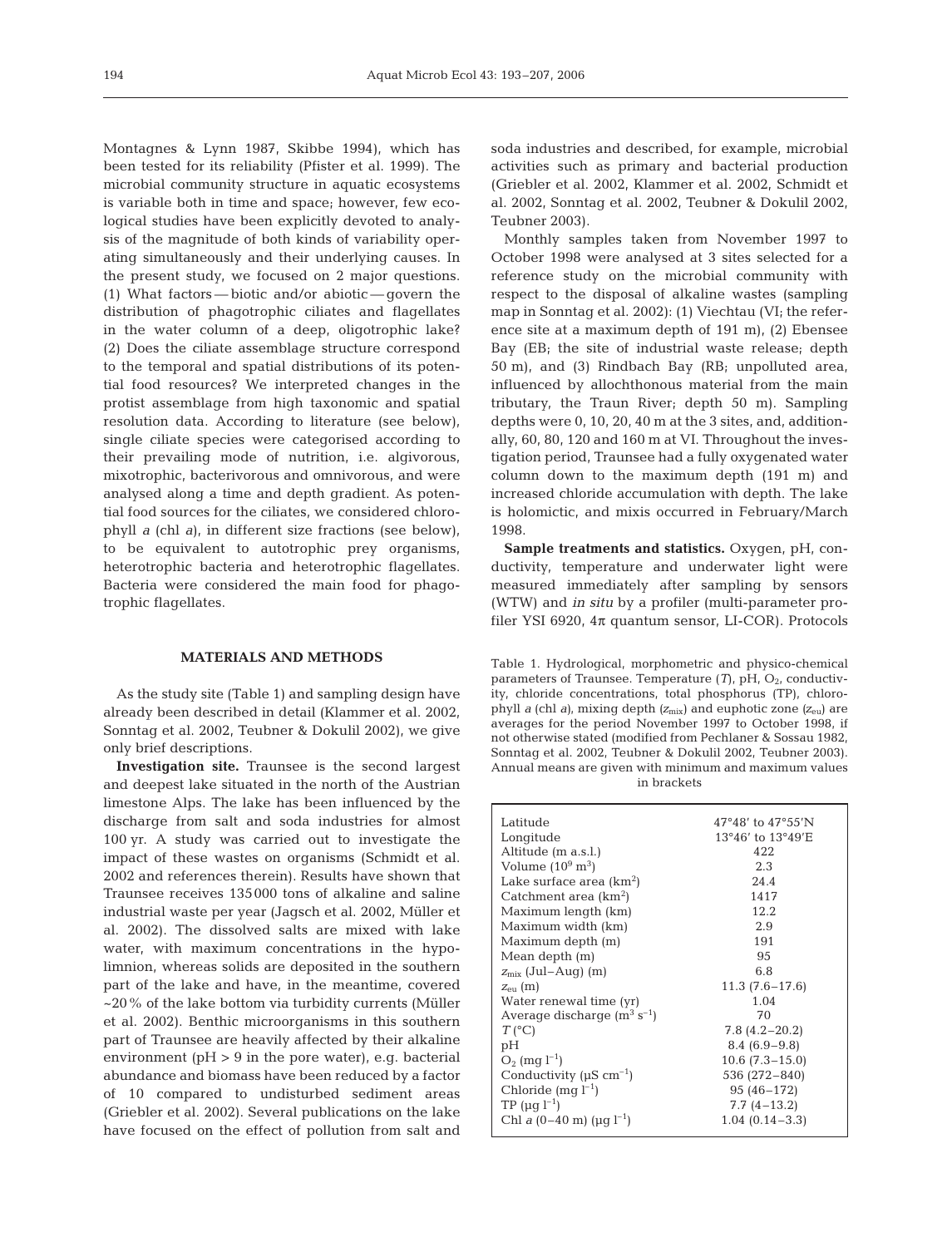for the measurements of concentrations of chloride, total phosphorus, chlorophyll, phytoplankton composition and bacterial parameters are described in Griebler et al. (2002), Klammer et al. (2002), Teubner & Dokulil (2002) and Teubner (2003). Ciliates and flagellates were fixed immediately after sampling with either 5% Bouin's solution (final concentration) or 2% formaldehyde (final concentration), respectively. Living ciliates and flagellates were gathered for detailed taxonomic information with a 10 µm plankton net and observed within 24 h after sampling. Subsequently, ciliate samples were stained (with QPS in the modification of Pfister et al. 1999), and flagellates were stained with DAPI (4',6-diamidino-2-phenylindole, Sigma; further details described in Porter & Feig [1980], Sherr & Sherr [1993] and Sonntag et al. [2000]). The protists were investigated with a Zeiss Axiophot II microscope (DIC, brightfield, phase contrast, epifluorescence) and identified morphologically after Foissner et al. (1991, 1992, 1994, 1995, 1999) and Patterson & Larsen (1991 and references therein). The microscopic permanent slides with the QPS-stained ciliates from this investigation were deposited and are available from the Oberösterreichische Landesmuseum in Linz (LI), Austria (www. biologiezentrum.at).

Fixed phagotrophic flagellates were measured by the use of a semi-automatic image analysis system (Lucia D V3.52 laboratory imaging software; for details see Sonntag et al. 2000). Ciliate dimensions were either measured on living specimens, if available, or on QPS-stained individuals with an eyepiece micrometer. Cell volumes of all protists were calculated from appropriate geometric shapes. Neither correction factors for biovolumes, nor conversion factors for biomasses were applied, as shrinkage/enlargement of ciliate cells is species specific and errors might increase (for details see Pfister et al. 1999). However, for the more-or-less uniform phagotrophic flagellates (see below), we applied the carbon conversion factor of Menden-Deuer & Lessard (2000).

For the size fractionation of chl *a*, 2 l of lake water was filtered in cascades over nylon (33 µm, 11 µm) and GF/F filters (Teubner & Dokulil 2002) and analysed according to APHA (1992) and Wright et al. (1991).

The persistence in the ciliate assemblage was measured as Bray-Curtis similarity between each pair of successive monthly samples. The similarity was based on continuous data, i.e. we considered species that represented >1% of the total abundance over seasons and depths  $(n = 192)$ , respectively. Further, we calculated the net change *(ka*) of ciliate abundance (*a*) with time *(t)* as:

$$
k_a = \frac{\ln a_2 - \ln a_1}{t_2 - t_1}
$$

Therefore, we used the same time intervals as for Bray-Curtis similarity. As most of the abundant ciliates (35 species) were not distributed normally (Kolmogorov-Smirnov), changes in the ciliate assemblage were analysed by non-metric multidimensional scaling (NMS, based on the standardised Bray-Curtis distance matrix), with 2 predefined dimensions to reduce the final stress of the ordination to 0.12 (Clarke 1993). Stress values explain the correspondence between the matrix and the final plot, i.e. '0' in the case of perfect concordance; <0.05 (5%), very good concordance; and between 0.05 and 0.30, reliable concordance. Changes were separated for time and depth along the first and the second NMS axis, respectively, and their relationship was analysed by Spearman rank correlations. Bray–Curtis similarity and NMS were carried out with the software packages PRIMER 5 and PCORD 4 for Windows, respectively.

Following the literature (Foissner et al. 1999), we catagorised the detected ciliates into 4 functional guilds, i.e. algivorous, bacterivorous, mixotrophic and omnivorous. The potential food resources were heterotrophic bacteria, 3 size fractions of chl  $a$   $\langle$  <11  $\mu$ m, 11–33 µm and >33 µm) and phagotrophic flagellates. The relationship between the protists and their potential food sources was analysed by stepwise multiple linear regressions (MLR) and Pearson's correlation after log-transformation (data transformed to normal distribution). The persistence of the ciliate assemblage over seasons and depths was analysed by notched boxwhisker plots created in SYSTAT 8.0 for Windows. Boxes were notched at the median, with 95% confidence intervals. The length of each box corresponds to 50% of the values used for the analysis. Statistically significant differences between data sets are indicated by non-overlapping notches (equal to 95% confidence limit).

## **RESULTS AND DISCUSSION**

#### **Ciliates**

The distribution patterns for ciliates over seasons and depths at the 3 sampling sites VI, EB and RB in Traunsee are shown in Figs. 1A & 2. Highest cell densities occurred in the top 30 m at all sites, including the euphotic zone, and in epi- and metalimnetic strata during summer stratification (Fig. 1A, Tables 1 & 2). Abundance and biovolume of ciliates were not significantly different between the 3 sampling sites from 0 to 40 m depths (Fig. 2E). We observed 3 peaks in abundance and biovolume, i.e. in March (with highest values at VI), in May at the time of the phytoplankton maximum and a major peak in autumn (Fig. 1A,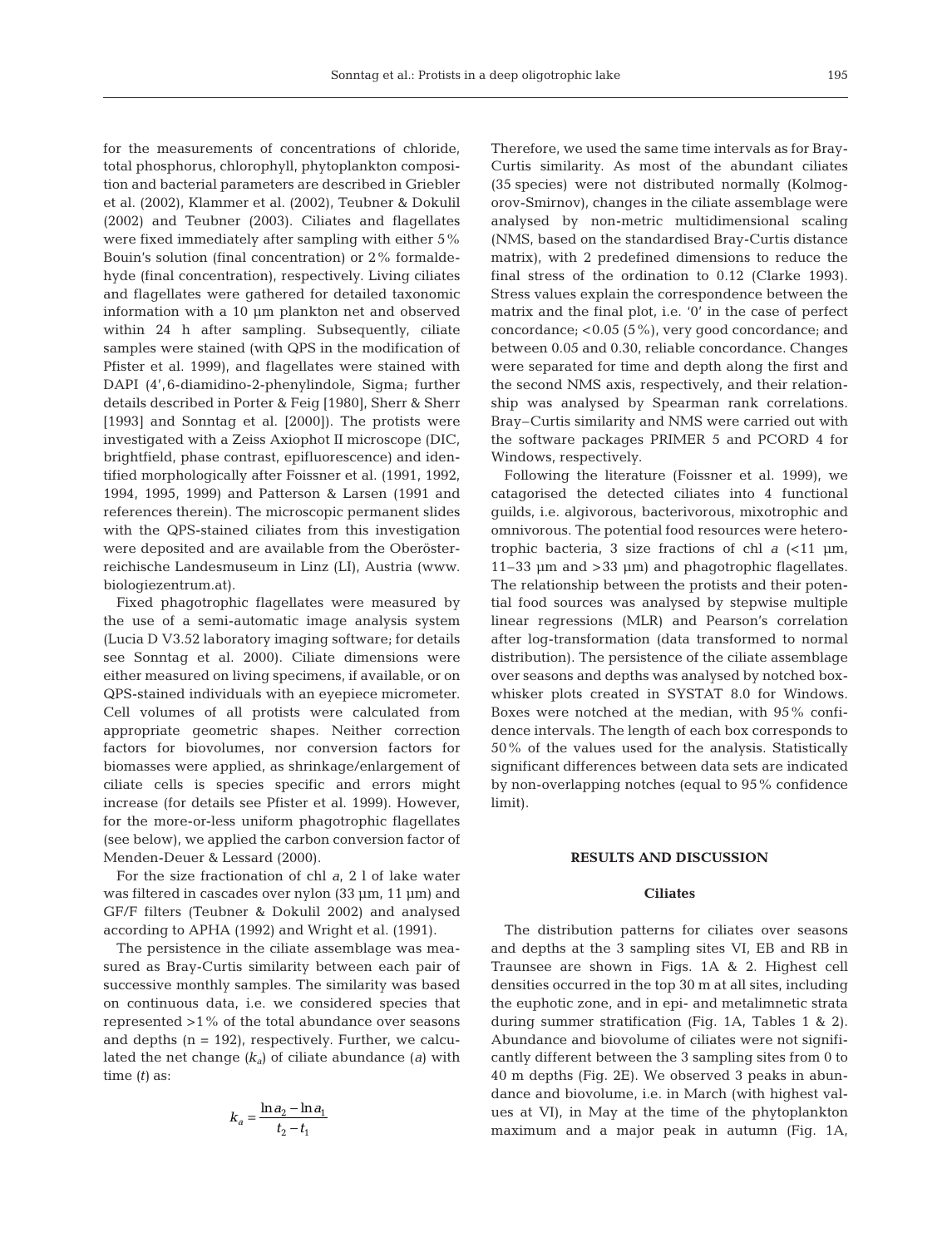

Fig. 1. Vertical and seasonal distribution of the abundance of ciliates (left panel, cells  $ml^{-1}$ ) and phagotrophic flagellates (right panel, cells ml–1) at the 3 sites (EB: Ebensee Bay; RB: Rindbach Bay; VI: Viechtau) in Traunsee from November 1997 through October 1998 (crosses: sampling dates and depths; lines: mixing depth  $[z_{mix}]$  and euphotic zone  $[z_{\text{ell}}]$ )

Table 2, see also Sonntag et al. 2002). Long-term studies on mesotrophic lakes in temperate zones generally showed a bimodal seasonal pattern, with distinct peaks in spring (major peak) and in summer/autumn (Müller et al. 1991a,b, review of Laybourn-Parry 1994, Schweizer 1994, Pfister et al. 2002). Throughout the year, *Rimostrombidium brachykinetum*/*Rimostrombidium hyalinum* (not recorded separately), *Rimostrombidium humile* and *Balanion planctonicum* were the most abundant ciliate species in the surface waters, i.e. they accounted for 44% of the annual mean abundance and 15% of the annual mean biovolume, respectively (Table 2). Further quantitatively important ciliates were *Urotricha* spp. <50 µm, *Pelagohalteria cirrifera*/*Halteria bifurcata*, *Limnostrombidium pelagicum*, *Pelagostrombidium fallax*/*Pelagostrombidium mirabile* (not recorded separately due to taxonomical ambiguities—see discussion in Foissner et al. 1999), *Tintinnopsis cylindrata*, *Tintinnidium pusillum* and *Histiobalantium bodamicum*.

The relative contribution of the different ciliate groups to total ciliate abundance from November 1997 through October 1998 is shown in Fig. 3. The dominant group in the top 40 m was the Oligotrichida, followed by Prostomatida > Hymenostomata > Gymnostomatea/ Peritrichia, while in the 60 to 160 m layers Hymenostomata dominated over Oligotrichida > Gymnostomatea > Prostomatida > Peritrichia. Predominance of oligotrichs ('Oligotrichetea' as defined by Foissner et al. 1991) has been reported earlier for oligotrophic lakes by Beaver & Crisman (1989) in Florida, James et al. (1995) for Lake Taupo in New Zealand and Félip et al. (1999) for the 70 m deep, alpine Lake Redó in the Pyrenees, Spain. As already shown elsewhere, the trophic status of a lake affects the composition of pelagic ciliate assemblages (e.g. Beaver & Crisman 1989, Pfister et al. 2002). In an investigation of several meso- to hypertrophic shallow lakes (<10 m depth) in northern Germany, Pfister et al. (2002) found that eutrophic lakes generally showed the most diverse ciliate assemblage in all seasons sampled, while mesotrophic lakes were dominated by oligotrichs and peritrichs in spring/summer and prostomatids and hymenostomatids in autumn. The dominant groups in hypertrophic lakes were oligotrichs, peritrichs, hypotrichs, heterotrichs and prostomatids. Under eutrophic and hypertrophic conditions high bacterial numbers support large assemblages of scuticociliates, mostly of the genera *Cyclidium* and *Uronema*, and oligotrichs, e.g. *Halteria* spp. (Nakano et al. 1998, Šimek et al. 2000).

In Traunsee, we identified around 60 pelagic ciliate species, and recent findings of Sonntag & Foissner (2004, unpubl. data) indicate the occurrence of several further still poorly or undescribed taxa. With depth, we followed the increase of various scuticociliates (1 probably undescribed species, *Histiobalantium bodamicum*, and others) and confirm the assumption of Müller et al. (1991b) that a decrease of ciliates with depth and low numbers of scuticociliates are characteristic for deep lakes with aerobic hypolimnia. In 2 neighbouring lakes,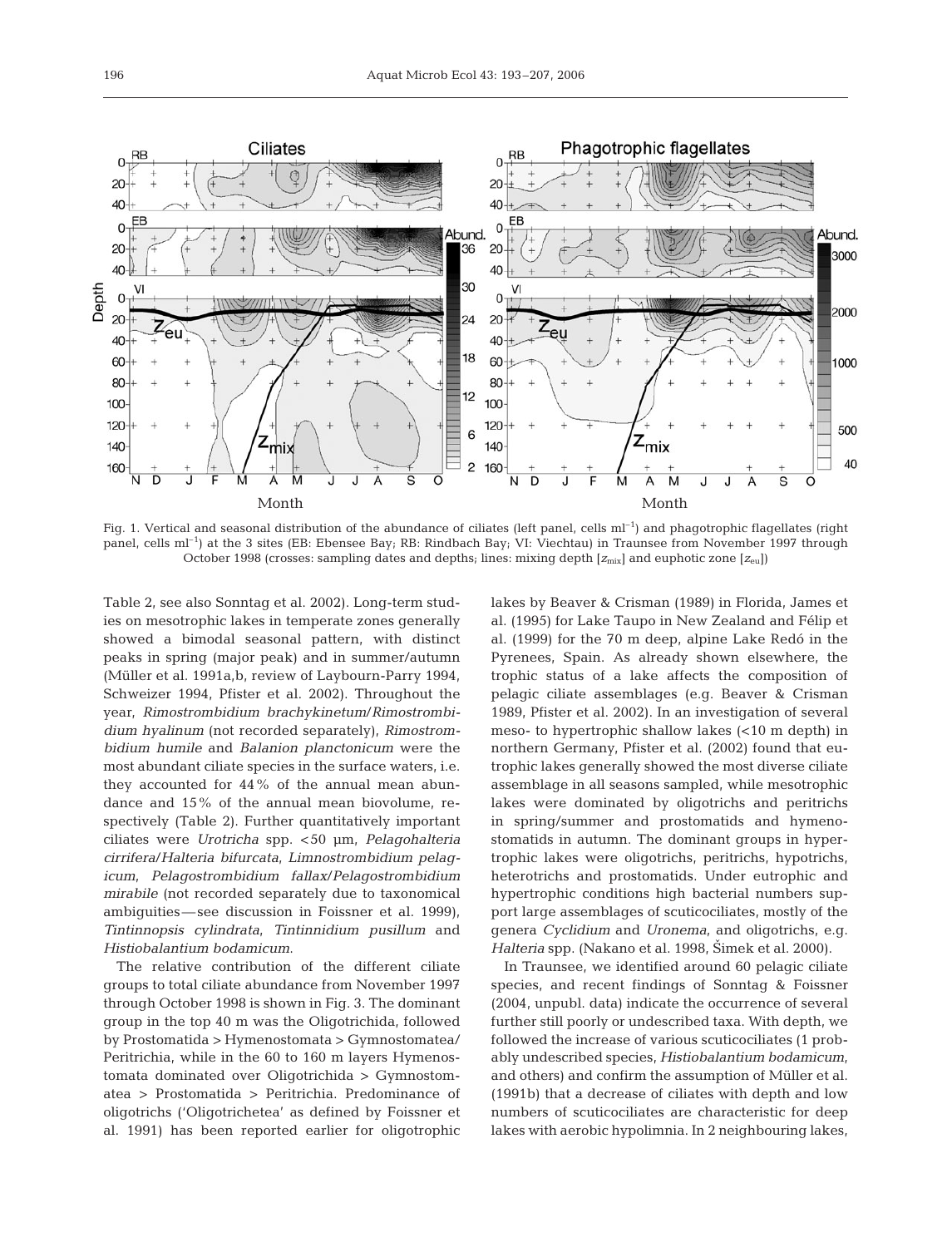

Fig. 2. Similarity in the ciliate assemblage between depths and seasons. (A) Similarity according to the Bray-Curtis index between successive monthly samples for the 3 sites (mean  $\pm$  SD). (B) Same as Panel A for depths. (C) Similarity with seasons and along depths for each site as notched box-whisker plots. (D) Relationship between the monthly change in the ciliate species composition (Bray–Curtis similarity) and the monthly net change of the ciliate abundance for individual sites and depths. Sites EB and RB not labelled separately as their distributions are similar. (E) Non-metric multidimensional scaling analysis (NMS) of the 35 most abundant ciliate taxa. Each point represents the mean by season and depth for each sampling site: points were labelled by sites. The label overlay for seasons and depths for the first and the second axis, respectively, is shown in Fig. 4A,F. Stress: 0.12 (12%)

i.e. the oligotrophic Attersee and the oligo-mesotrophic Hallstättersee, we observed the same tendency (Sonntag et al. 2002). In Traunsee, the ciliate assemblage changed significantly with depth in relation to environmental parameters (Fig. 2B, Table 3). Furthermore, no anaerobic ciliates were found during the investigation period, which agrees with our observations that the whole water column was always oxygenated (Klammer et al. 2002). Occasionally, the main tributary, the Traun River, carried some single cyrtophorid ciliates into the lake. As the river water flows along the south-west coast of Traunsee, we detected such ciliates mainly at RB, but also at VI and EB.

Throughout the year, changes in algal and bacterial numbers led to specific ciliate successions (Figs. 4 & 5). Ciliate functional guilds were related to their potential food resources (Figs. 4 & 5, Tables 2 & 4). Throughout the year, total ciliate numbers were composed of around 90% algivores, 8% mixotrophs and 2% bacteri- and omnivores (Fig. 5C). The most predictive food sources for total, algivorous and bacterivorous ciliates were heterotrophic bacteria, on the one hand, and phytoplankton species in the size fraction of 11–33 µm,

on the other hand (Table 4). This medium-sized phytoplankton fraction was composed of 36% diatoms, 26% cryptophytes, 22% chrysophytes, 9% chlorophytes and 7% dinoflagellates. Bacterivorous species occurred primarily in the deeper layers, from 60 to 160 m, where they accounted for around 50% of total abundance. A similar increase in abundance with depth was observed earlier by Taylor & Heynen (1987), Müller et al. (1991a) and Carrias et al. (1998a). The decrease in potential food sources, i.e. bacteria, phagotrophic flagellates and algae, from surface to deeper layers was significantly related to changes in the ciliate assemblage (Fig. 4F–J). Furthermore, the ciliate assemblage structure along depths was also significantly associated with depth gradients of temperature, conductivity and concentrations of dissolved organic carbon (DOC), total phosphorus, oxygen and chloride (NMS Axis 2; Table 3A). Food sources, however, were the primary factors driving the ciliate assemblage structure along the depth gradient (correlation coefficients  $> 0.81$ ,  $p < 0.01$ ; Fig. 4I-J) compared to environmental parameters ( NMS Axis 2: correlation coefficients < 0.68, p < 0.01; Table 3A).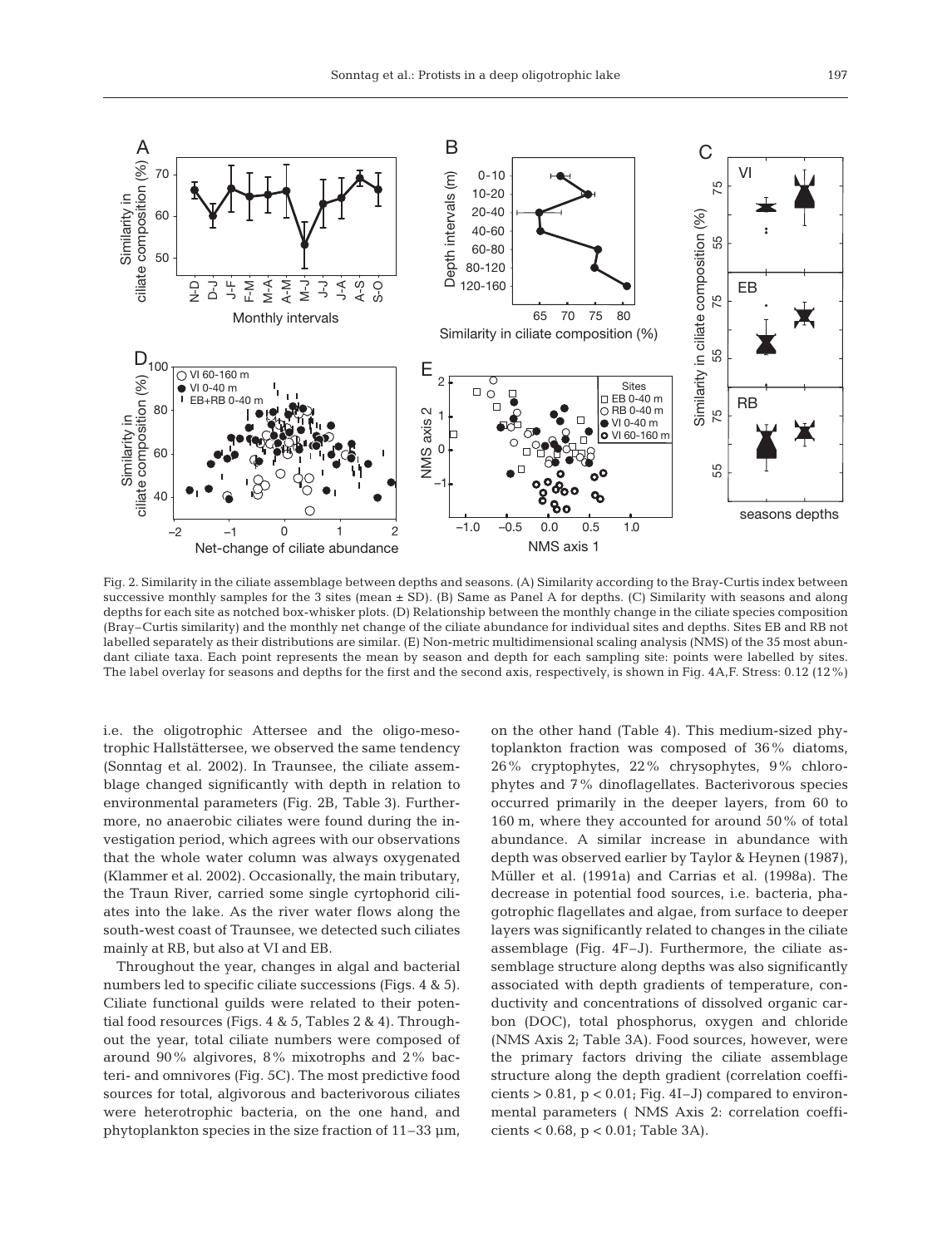Table 2. Annual mean abundance of total and single ciliate species (cells  $l^{-1}$ ), ciliate biovolume  $(mm^3 l^{-1})$ , free-living flagellates (106 cells l–1), epiphytic flagellates (103 cells l–1), heterotrophic bacteria (109 cells l–1), picocyanobacteria (107 cells l–1) and chl *a*  $(\mu q I^{-1})$  in Traunsee from Nov 1997 through Oct 1998. Minimum and maximum values are given in brackets. Ciliates present below 0.2 cells ml<sup>-1</sup> are recorded as 'single' findings. Black boxes indicate months with highest values (peaks), grey boxes the presence and white boxes the absence of the respective parameter. Values 0–40 m were depth and site integrated, values for 60–160 m integrated for VI only. Ciliates' preferred food or feeding mode are given as: a: algae, b: bacteria, m: mixotrophic, o: omnivorous, ?: food not known

|                                                                                                                                                                                                                                                                                                                                                                                                               | Depths<br>(m)                                                                                                                                        | N D                                                  |                       | J                           | F                          | M A M                 | Month            |                            | J                     |                  | J A S            |                    | $\circ$                                                   | Abundance<br>or volume                                                                                                                                                                                                                                                            | Preferred food<br>or feeding mode |
|---------------------------------------------------------------------------------------------------------------------------------------------------------------------------------------------------------------------------------------------------------------------------------------------------------------------------------------------------------------------------------------------------------------|------------------------------------------------------------------------------------------------------------------------------------------------------|------------------------------------------------------|-----------------------|-----------------------------|----------------------------|-----------------------|------------------|----------------------------|-----------------------|------------------|------------------|--------------------|-----------------------------------------------------------|-----------------------------------------------------------------------------------------------------------------------------------------------------------------------------------------------------------------------------------------------------------------------------------|-----------------------------------|
| Ciliate abundance<br>$(cells l-1)$<br>Ciliate biovolume<br>$\rm (mm^3\ l^{-1})$<br>Free-living flagellate<br>abundance $(10^6 \text{ cells } l^{-1})$<br>Free-living flagellate<br>biovolume $(mm^3 l^{-1})$<br>Sessile flagellate<br>abundance $(10^3 \text{ cells } l^{-1})$<br>Bacterial abundance<br>$(10^9 \text{ cells } l^{-1})^a$<br>Picocyanobacterial<br>abundance $(10^7 \text{ cells } l^{-1})^a$ | $0 - 40$<br>$60 - 160$<br>$0 - 40$<br>60-160<br>$0 - 40$<br>60-160<br>$0 - 40$<br>$60 - 160$<br>$0 - 40$<br>60-160<br>$0 - 40$<br>60-160<br>$0 - 40$ | п<br>■<br>п<br>■<br>п<br>п<br>T.<br>□<br>□<br>п<br>П | П<br>□<br>□<br>П      | П<br>□<br>□<br>П            | П<br>□<br>□<br>П<br>П<br>П | п<br>□<br>□<br>П      | □<br>□<br>п      | ٠<br>□                     | П<br>П<br>E<br>П<br>п | П<br>П<br>п<br>П |                  | ш<br>r.<br>r.<br>□ | r.<br>▉<br>٠<br>П<br>п<br>п<br>п<br>п<br>o<br>п<br>п<br>ш | 4435 (235–36 574)<br>1387 (320–2764)<br>$0.069(0.015 - 0.973)$<br>$0.009(0.002 - 0.024)$<br>$0.6(0.05-2.8)$<br>$0.16(0.04 - 0.34)$<br>$0.014(0.005 - 0.085)$<br>$0.006(0.001 - 0.014)$<br>$5.8(0-134.0)$<br>$2.0(0-25.0)$<br>$1.4(0.7-2.7)$<br>$0.6(0.4-1.1)$<br>$1.9(0.2 - 9.9)$ |                                   |
| Chl a ( $\mu$ g l <sup>-1</sup> )                                                                                                                                                                                                                                                                                                                                                                             | $0 - 20$                                                                                                                                             |                                                      |                       |                             |                            |                       |                  |                            |                       |                  |                  |                    |                                                           | $1.1(0.1-3.4)$                                                                                                                                                                                                                                                                    |                                   |
| Oligotrichida (cells $l^{-1}$ )<br>Codonella cratera<br>(Leidy, 1877)                                                                                                                                                                                                                                                                                                                                         | $0 - 40$                                                                                                                                             | □                                                    | □                     | □                           | □                          | □                     |                  |                            | □                     | □                | □                | □                  | □                                                         | Single                                                                                                                                                                                                                                                                            | a                                 |
| Limnostrombidium<br>pelagicum (Kahl, 1932)                                                                                                                                                                                                                                                                                                                                                                    | $0 - 40$<br>60-160                                                                                                                                   | L<br>□                                               | □                     | □<br>□                      | □<br>□                     | □<br>□                | □<br>□           | □                          | □                     | □                |                  | H                  | □                                                         | $121(0-3833)$<br>Single                                                                                                                                                                                                                                                           | a                                 |
| Pelagohalteria cirrifera<br>(Kahl, 1932)/<br>Halteria bifurcata<br>(Tamar, 1968)                                                                                                                                                                                                                                                                                                                              | $0 - 40$<br>60-160                                                                                                                                   | п<br>□                                               | П<br>П                | П                           | П                          | П                     | r.               |                            | н                     |                  |                  |                    | п<br>п                                                    | 367 (0-2223)<br>$142(0-620)$                                                                                                                                                                                                                                                      | a                                 |
| Pelagohalteria viridis<br>(Fromentel, 1876)                                                                                                                                                                                                                                                                                                                                                                   | $0 - 40$                                                                                                                                             | H                                                    |                       | □                           | □                          |                       | □                | □                          |                       |                  |                  |                    | r.                                                        | $151(0-3153)$                                                                                                                                                                                                                                                                     | m                                 |
| Pelagostrombidium fallax<br>$(Zacharias, 1895)$ /<br>P. mirabile (Penard, 1916)                                                                                                                                                                                                                                                                                                                               | $0 - 40$<br>$60 - 160$                                                                                                                               | m.<br>□                                              | □                     | □                           | □                          |                       | □                | □                          | □                     | □                | □                | □                  | r.<br>□                                                   | $83(0-3426)$<br>Single                                                                                                                                                                                                                                                            | m                                 |
| Rimostrombidium<br>brachykinetum<br>(Krainer, 1995)/R. hyalinum<br>(Mirabdullaev, 1985)                                                                                                                                                                                                                                                                                                                       | $0 - 40$<br>60-160                                                                                                                                   | ٠                                                    |                       |                             |                            |                       |                  |                            |                       |                  |                  |                    | П                                                         | 884 (47-10 548)<br>$128(16-360)$                                                                                                                                                                                                                                                  | a                                 |
| Rimostrombidium<br>humile (Penard, 1922)                                                                                                                                                                                                                                                                                                                                                                      | $0 - 40$<br>60-160                                                                                                                                   |                                                      | ш                     |                             |                            |                       |                  |                            | П                     | п                | □                | п                  | ш<br>п                                                    | 287 (0-4151)<br>27 (0–161)                                                                                                                                                                                                                                                        | a                                 |
| Rimostrombidium<br><i>lacustris</i> (Foissner,<br>Skogstad & Pratt, 1988)                                                                                                                                                                                                                                                                                                                                     | $0 - 40$<br>60-160                                                                                                                                   | T.<br>□                                              | □<br>□                | □<br>□                      | ▉<br>□                     | п                     | □<br>□           | □                          | □<br>□                | □<br>□           | П<br>□           | □<br>□             | п<br>□                                                    | $30(0-905)$<br>Single                                                                                                                                                                                                                                                             | a                                 |
| Tintinnopsis cylindrata<br>Kofoid & Campbell, 1929                                                                                                                                                                                                                                                                                                                                                            | $0 - 40$<br>60-160                                                                                                                                   | □<br>□                                               | □<br>□                | □<br>□                      | □<br>□                     | □<br>□                | □<br>□           | п                          | п                     | п                | □                | п                  |                                                           | 246 (0-12 153)<br>$4(0-61)$                                                                                                                                                                                                                                                       | a                                 |
| Tintinnidium pusillum<br>Entz, 1909                                                                                                                                                                                                                                                                                                                                                                           | $0 - 40$<br>60-160                                                                                                                                   | □                                                    | П<br>□                | □<br>□                      | П<br>П                     |                       |                  |                            |                       | ◻                |                  | r.<br>□            | п<br>п                                                    | $88(0-4248)$<br>$8(0 - 76)$                                                                                                                                                                                                                                                       | a                                 |
| Prostomatida (cells $l^{-1}$ )                                                                                                                                                                                                                                                                                                                                                                                |                                                                                                                                                      |                                                      |                       |                             |                            |                       |                  |                            |                       |                  |                  |                    |                                                           |                                                                                                                                                                                                                                                                                   |                                   |
| Balanion planctonicum<br>(Foissner, Oleksiv &<br>Müller, 1990)                                                                                                                                                                                                                                                                                                                                                | $0 - 40$<br>$60 - 160$                                                                                                                               |                                                      |                       |                             |                            |                       |                  |                            |                       |                  |                  |                    | п                                                         | $611(0 - 5446)$<br>$44(0-158)$                                                                                                                                                                                                                                                    | a                                 |
| Coleps spetai Foissner, 1984<br>Urotricha spp.                                                                                                                                                                                                                                                                                                                                                                | $0 - 40$<br>$0 - 40$                                                                                                                                 | □<br>■                                               | ш                     |                             |                            |                       |                  |                            |                       |                  |                  |                    |                                                           | $42(0-1318)$<br>$526(0 - 6019)$                                                                                                                                                                                                                                                   | m<br>a                            |
| (at least 4 species)                                                                                                                                                                                                                                                                                                                                                                                          | $60 - 160$                                                                                                                                           |                                                      | □                     |                             |                            |                       |                  |                            |                       |                  |                  |                    | ■                                                         | $37(0-185)$                                                                                                                                                                                                                                                                       |                                   |
| Urotricha venatrix<br>Kahl, 1935                                                                                                                                                                                                                                                                                                                                                                              | $0 - 40$                                                                                                                                             | $\Box$                                               | $\Box$                | $\Box$                      | $\Box$                     | □                     |                  | □                          | □                     | $\Box$           | ■                |                    | ш                                                         | $9(0-516)$                                                                                                                                                                                                                                                                        | $\mathbf O$                       |
| Gymnostomatea (cells $l^{-1}$ )<br>Askenasia chlorelligera<br>Krainer & Foissner, 1990<br>Askenasia sp.b<br>Askenasia volvox<br>(Eichwald, $1852$ )/<br>A. acrostomia<br>Krainer & Foissner, 1990                                                                                                                                                                                                             | $0 - 40$<br>$60 - 160$<br>$0 - 40$<br>$0 - 40$<br>60-160                                                                                             | □<br>□<br>ш<br>□                                     | ш<br>$\Box$<br>□<br>□ | □<br>□<br>$\Box$<br>Ш<br>H. | □<br>□<br>$\Box$<br>Ш<br>□ | □<br>$\Box$<br>▉<br>п | □<br>□<br>ш<br>п | □<br>□<br>$\Box$<br>п<br>□ | □<br>□<br>ш<br>П      | □<br>ш<br>$\Box$ | □<br>□<br>ш<br>□ | □<br>H<br>п        | ш<br>□<br>$\blacksquare$<br>п<br>□                        | $72(0-1813)$<br>Single<br>$114(0-3888)$<br>$37(0-344)$<br>$3(0-23)$                                                                                                                                                                                                               | m<br>a<br>a                       |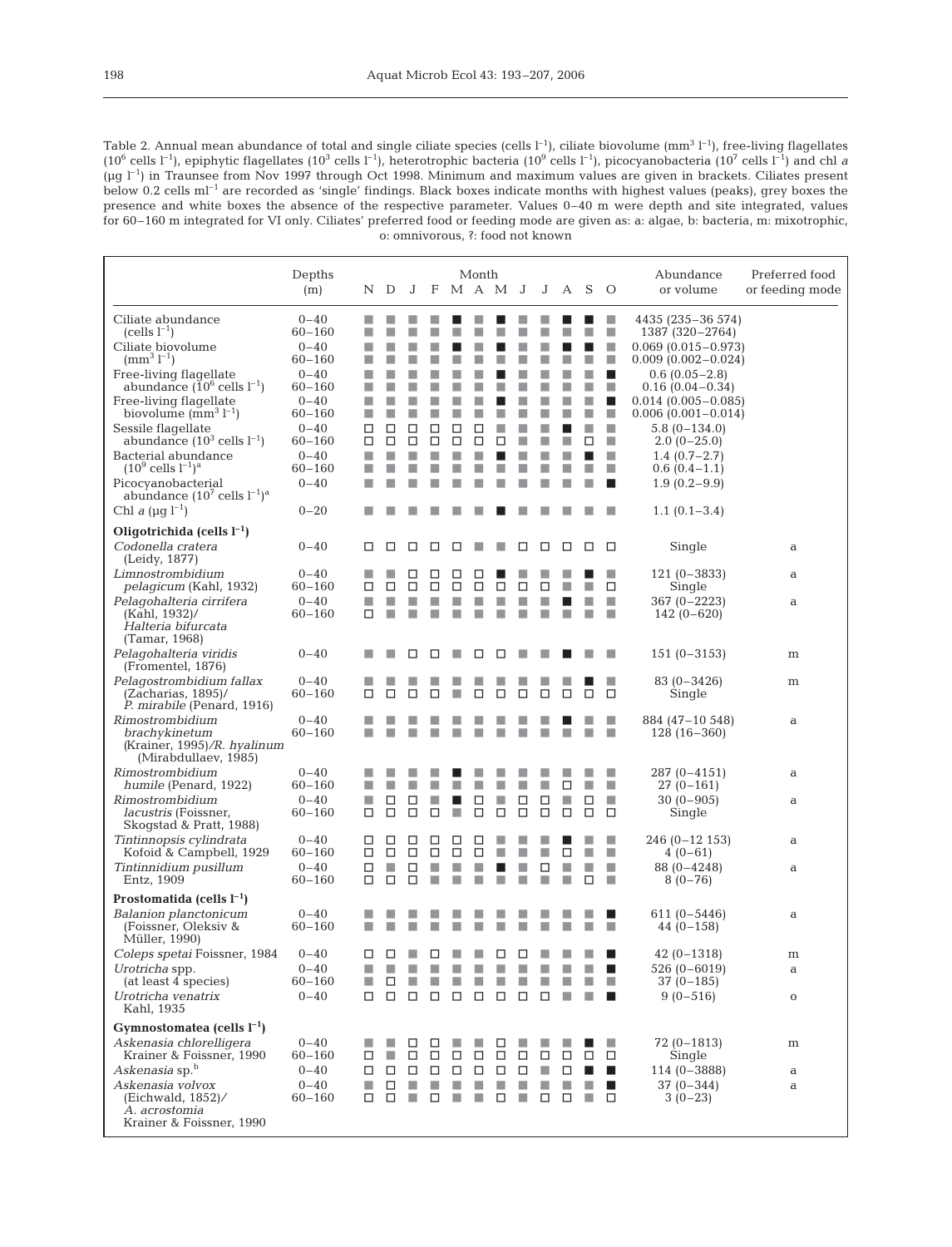|  | Table 2 (continued) |
|--|---------------------|
|--|---------------------|

|                                                                                                                                                                                           | Depths<br>(m)                        | Ν           | D           | J           | F                             |             | Month<br>M A M           |             | J      | J      | A           | S.                     | $\circ$     | Abundance<br>or volume             | Preferred food<br>or feeding mode |
|-------------------------------------------------------------------------------------------------------------------------------------------------------------------------------------------|--------------------------------------|-------------|-------------|-------------|-------------------------------|-------------|--------------------------|-------------|--------|--------|-------------|------------------------|-------------|------------------------------------|-----------------------------------|
| Monodinium chlorelligerum<br>Krainer, 1995                                                                                                                                                | $0 - 40$                             | □           | □           | □           | □                             | □           | □                        | □           | □      | ٠      |             |                        | п           | $41(0-4217)$                       | m                                 |
| Mesodinium sp.                                                                                                                                                                            | $0 - 40$<br>$60 - 160$               | T.          | □<br>□      | П           | ▉                             | П           | п                        | □           | ш      |        |             |                        | П           | 21 (0–172)<br>$41(0-184)$          | $\mathbf 0$                       |
| Paradileptus<br>elephantinus (Svec, 1897)                                                                                                                                                 | $0 - 40$                             | □           | □           | □           | □                             | □           | □                        | □           | □      | □      | □           |                        | п           | $2(0-115)$                         | $\mathbf 0$                       |
| Rhabdoaskenasia minima<br>Krainer & Foissner, 1990                                                                                                                                        | $0 - 40$<br>$60 - 160$               | п           | E           |             | ▉                             | ▉           | r.                       |             |        |        |             |                        | п           | $43(0-351)$<br>$114(0-344)$        | a                                 |
| Spathidium cf. depressum<br>Kahl, 1930                                                                                                                                                    | $0 - 40$<br>$60 - 160$               | □<br>◻      | □<br>□      | □<br>□      | □<br>$\Box$                   | □<br>□      | □<br>□                   | □<br>□      | □<br>□ | □<br>□ | □<br>□      | □<br>□                 | п<br>п      | Single<br>Single                   | a                                 |
| Pleurostomatida (cells $l^{-1}$ )                                                                                                                                                         |                                      |             |             |             |                               |             |                          |             |        |        |             |                        |             |                                    |                                   |
| Enchelys gasterosteus<br>Kahl, 1926                                                                                                                                                       | $0 - 40$                             | □           | □           | □           | □                             | □           | r.                       | □           | □      |        | ◻           | □                      | □           | Single                             | $\mathbf 0$                       |
| Lacrymaria sp.b                                                                                                                                                                           | $0 - 40$<br>$60 - 160$               | □<br>□      | □<br>□      | □<br>□      | □<br>□                        | □<br>□      | □<br>п                   | п           | □      | □<br>□ | □<br>□      | □<br>□                 | □<br>□      | Single<br>Single                   | $\mathbf O$                       |
| Lagynophrya acuminata<br>Kahl, 1935/<br>Lagynophrya sp. <sup>b</sup>                                                                                                                      | $0 - 40$<br>$60 - 160$               | □<br>□      | □<br>□      | □<br>□      | □<br>$\Box$                   | П<br>П      | п<br>□                   | □<br>□      | □<br>□ | ш<br>□ | п<br>п      | ш<br>□                 | П<br>□      | $8(0-213)$<br>Single               | a                                 |
| Amphileptus piger<br>(Vuxanovici, 1962)                                                                                                                                                   | $0 - 40$<br>$60 - 160$               | □<br>◻      | □<br>□      | □<br>□      | □<br>□                        | □<br>□      | □<br>□                   | □           | □      | □      |             | ٠<br>□                 | □<br>□      | Single<br>Single                   | Ŝ                                 |
| Hypotrichia (cells $l^{-1}$ )<br>Aspidisca cicada <sup>c</sup><br>(Mueller, 1786)                                                                                                         | $0 - 40$                             | □           | □           | □           | □                             | ш           | □                        | п           | □      | □      | □           | □                      | □           | Single                             | a                                 |
| Holosticha spp. $\rm{c}$                                                                                                                                                                  | $0 - 40$                             | □           | □           | □           | ш                             |             | ⊔                        | ப           | □      | □      | □           | ப                      | □           | Single                             | $\mathbf O$                       |
| (at least 2 species)<br>Uroleptus sp. $d$                                                                                                                                                 | $0 - 40$                             | □           | □           | □           | □                             | п           | □                        | □           |        | □      | □           |                        | □           | Single                             | m                                 |
| Hymenostomata (cells $l^{-1}$ )<br>Cinetochilum margaritaceum<br>(Ehrenberg, 1831)                                                                                                        | $0 - 40$                             | □           | □           |             |                               | □           | □                        |             | □      | □      | □           | □                      | □           | Single                             | b                                 |
| Histiobalantium bodamicum                                                                                                                                                                 | $0 - 40$                             |             |             |             |                               |             |                          |             |        |        |             |                        | П           | $268(0-2035)$                      | a                                 |
| Krainer & Müller, 1995<br><i>Paramecium</i> sp.                                                                                                                                           | $60 - 160$<br>$0 - 40$               | п<br>□      | П           | □           | ■<br>□                        | П           | □                        | □           | □      | □      | □           | □                      | □           | 52 (0–246)<br>Single               | b                                 |
| Pleuronema sp.                                                                                                                                                                            | $0 - 40$                             | □           | □           | □           | □                             | П           | □                        | □           | □      | □      | □           | □                      | □           | Single                             | b                                 |
| Scuticociliata <sup>b</sup>                                                                                                                                                               | $0 - 40$<br>$60 - 160$               | T.<br>п     | □<br>ш      | ▉<br>п      | $\overline{\phantom{a}}$<br>▉ | П<br>П      | п                        | П           | H<br>Ш | П<br>ш | П<br>٠      | п<br>ш                 | п<br>E      | $21(0-453)$<br>528 (64–1624)       | b                                 |
| Scuticociliata                                                                                                                                                                            | $0 - 40$                             | T.          | П           | П           | ×                             | П           | П                        | П           | П      | П      | п           | П                      | П           | Single                             | b                                 |
| (at least 4 species)                                                                                                                                                                      | $60 - 160$                           | □           | □           | □           | □                             | □           | □                        | ٠           | Ш      | н      | п           | <b>Service Service</b> | П           | $186(0-988)$                       |                                   |
| Uronema nigricans<br>(Mueller, 1786)                                                                                                                                                      | $0 - 40$                             | ◻           | □           | $\Box$      | $\Box$                        | □           | $\Box$                   | □           | □      |        | □           |                        | П           | Single                             | b                                 |
| Peritrichia (cells $l^{-1}$ )                                                                                                                                                             |                                      |             |             |             |                               |             |                          |             |        |        |             |                        |             |                                    |                                   |
| <i>Epistylis</i> sp.                                                                                                                                                                      | $0 - 40$                             |             | □           | □           | □                             | □           | □                        | □           | □      | ப      |             | ப                      | □           | $12(0-1299)$                       | b                                 |
| Pelagovorticella natans<br>(Fauré-Fremiet, 1924)                                                                                                                                          | $0 - 40$<br>$60 - 160$               | п<br>□      |             | П           | □                             | п<br>□      | □                        | □           | □      | □      | □           | п<br>п                 | п<br>□      | $18(0-344)$<br>Single              | b                                 |
| Pseudohaplocaulus<br>infravacuolatus Foissner<br>& Brozek, 1996 + Vorticella<br><i>chlorellata</i> Stiller, 1940                                                                          | $0 - 40$                             | ◻           | □           | □           | □                             | □           | □                        | □           | □      | T.     |             |                        | □           | $13(0-1462)$                       | a & m                             |
| Vaginicola ingenita                                                                                                                                                                       | $0 - 40$                             | ш           | □           | □           | □                             | ப           | □                        | □           |        |        |             |                        | ш           | 28 (0-344)                         | b                                 |
| (Mueller, 1786)<br>Vorticella vernalis<br>Stokes, 1887                                                                                                                                    | $60 - 160$<br>$0 - 40$<br>$60 - 160$ | □<br>П<br>□ | □<br>п<br>٠ | □<br>▉<br>□ | □<br>□                        | □<br>▉<br>□ | □<br>$\blacksquare$<br>□ | □<br>п<br>□ | ٠      | п<br>□ | □<br>п<br>□ | □<br>п<br>0            | □<br>×<br>□ | $5(0-66)$<br>$62(0-602)$<br>Single | a                                 |
| Suctoria (cells $l^{-1}$ )                                                                                                                                                                |                                      |             |             |             |                               |             |                          |             |        |        |             |                        |             |                                    |                                   |
| Gajewskaiophrya melosirae<br>(Gajewskaja, 1933)                                                                                                                                           | $0 - 40$<br>$60 - 160$               | ■<br>□      | □<br>□      | □<br>□      | □<br>$\Box$                   | ▉<br>□      | □<br>□                   | ш<br>□      | П      | П      | п           | □                      | □           | $8(0-172)$<br>Single               | $\mathbf O$                       |
| Cyrtophorida (cells $l^{-1}$ )<br>Gastronauta membranaceus <sup>c</sup><br>Buetschli, 1889                                                                                                | $0 - 40$                             | □           | □           | □           | □                             | □           | □                        | □           | □      | ш      | □           | □                      | □           | Single                             | b                                 |
| Pseudochilodonopsis fluviatilis <sup>c</sup><br>Foissner, 1988                                                                                                                            | $0 - 40$                             | □           | □           | □           | □                             |             | □                        | □           | □      | □      | □           |                        | □           | Single                             | a                                 |
| Cyrtophorida <sup>c</sup> (at least 2 species) $0-40$                                                                                                                                     |                                      |             |             |             |                               | □           | 0 O                      |             | □      | ٠      | □           | 0 O                    |             | Single                             | a                                 |
| <sup>a</sup> Data from Klammer et al. (2002)<br><sup>b</sup> Probably new species<br><sup>c</sup> Ciliates imported into Traunsee by the Traun River<br><sup>d</sup> Description in prep. |                                      |             |             |             |                               |             |                          |             |        |        |             |                        |             |                                    |                                   |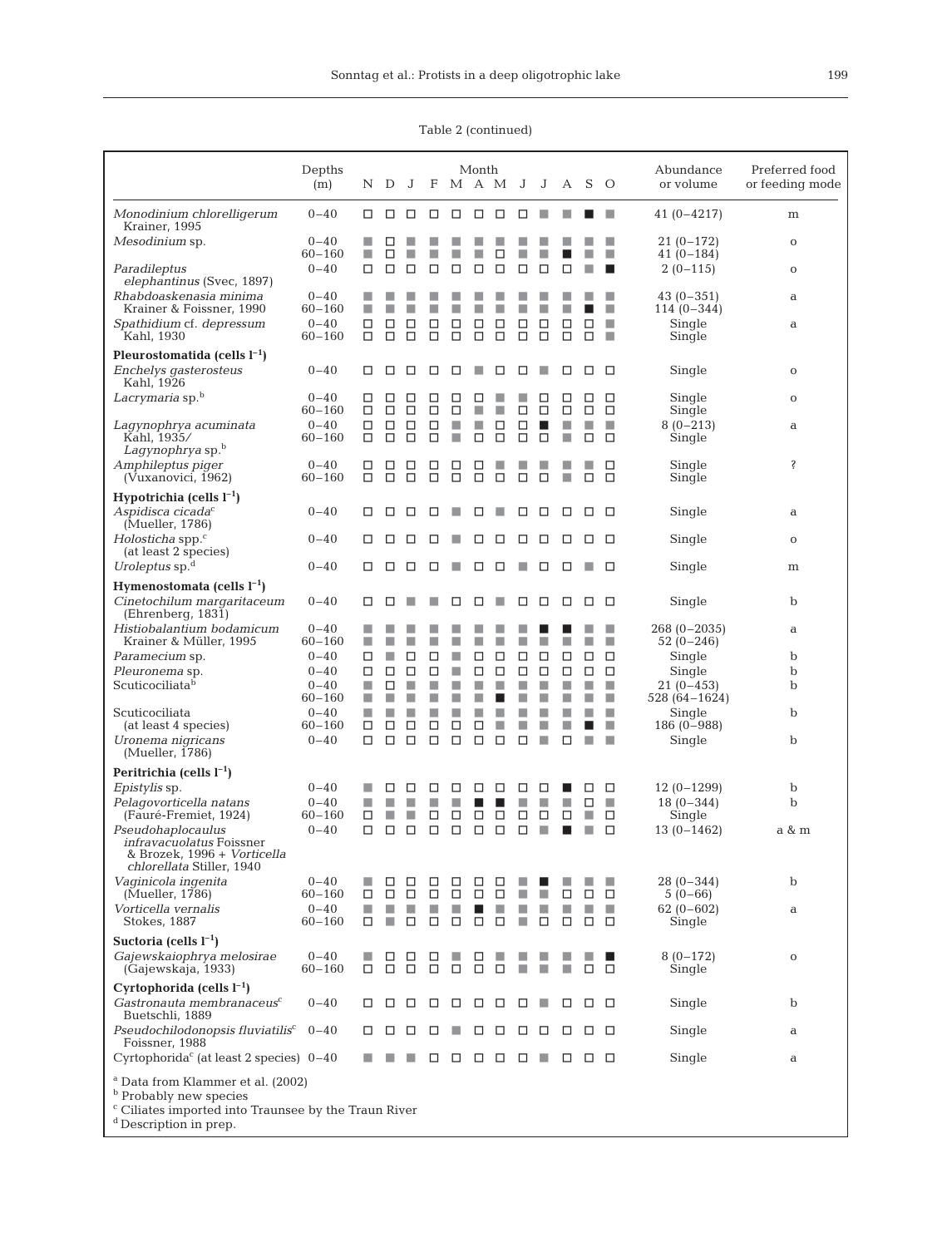

Fig. 3. Monthly percentages of the different ciliate groups at VI integrated over depths from 0 to 40 m (representative also for EB and RB) and from 60 to 160 m, respectively

The most remarkable change in the ciliate species composition along depths was found below both the euphotic and the mixing depth, i.e. between 20 and 40 m and 40 and 60 m, respectively (Figs. 1A & 2B). Changes in the ciliate assemblage structure were more persistent along depths than during seasons at all 3 sites (Fig. 2C). In particular, the persistence along depths was significantly higher at VI and EB than at RB. The more detailed similarity analysis by NMS showed that changes between months were less gradual, i.e. the relationship between the total abundance of ciliates and changes in the assemblage structure during seasons explained 66% of the similarity (Fig. 4A), along depths, 83% (Fig. 4F). The high percentage of algivorous ciliates explains the close

Table 3. Correspondence between environmental parameters and the ciliate assemblage structure changing with seasons and depths. The assemblage structure is summarised by scores of the first and second axis of NMS. The community structure along seasons and depths is summarised by scores of the first and second axis of NMS, respectively. (A) Relationship between environmental data and scores of the NMS axis (Pearson correlation coefficients) (DOC: dissolved organic carbon; TP: total phosphorus;  $O_2$ : oxygen). (B) Spearman rank order correlation between NMS axis and seasons, sites and depths (codes in brackets). Scores are displayed in Figs. 2E & 4A,F

|                                                                                  | NMS Axis 1<br><i>(indicating)</i><br>mainly seasons) mainly depths) | NMS Axis 2<br><i>(indicating)</i> |
|----------------------------------------------------------------------------------|---------------------------------------------------------------------|-----------------------------------|
| (A)                                                                              |                                                                     |                                   |
| Temperature                                                                      | $-0.67$ **                                                          | $0.68**$                          |
| DOC.                                                                             | ns                                                                  | $0.55**$                          |
| TP                                                                               | ns                                                                  | $0.42**$                          |
| O <sub>2</sub>                                                                   | ns                                                                  | $0.35***$                         |
| Conductivity                                                                     | ns                                                                  | $-0.56**$                         |
| Chloride                                                                         | $0.33*$                                                             | $-0.66$ **                        |
| (B)                                                                              |                                                                     |                                   |
| Sites (coded as:<br>$1 = VI$ , $2 = EB$ , $3 = RB$ )                             | ns                                                                  | $0.37***$                         |
| Seasons (coded as:<br>$1 =$ winter, $2 =$ spring,<br>$3 =$ summer, $4 =$ autumn) | $-0.67***$                                                          | ns                                |
| Depths (coded with<br>increasing numbers: 0, 10,<br>20, 40, 60, 80, 120, 160 m)  | $0.34**$                                                            | $-0.85**$                         |

relationship to changes in the total ciliate assemblage along depths (Fig. 4G). Mixotrophic ciliates followed the trend of algivorous ones (Fig. 4G). Both guilds were most numerous in the surface layers of Traunsee, decreasing with depth. Omnivorous ciliates followed the same vertical trend, however not significantly, and bacterivorous ciliates were inversely related to depth and increasingly important at deeper layers (Fig. 4H).

In the following, we describe in detail the pronounced changes of the ciliate assemblage structure during the 4 seasons in a functional model based on the mean annual abundance of the different nutritional modes in the top 20 m of the water column, as well as of the heterotrophic bacteria, phagotrophic flagellates and chl *a* (Fig. 5A,B). In addition, the relative contributions of the different nutritional modes are given according to season (Fig. 5C).

# **Seasonal succession of free-living ciliates and functional guilds**

The seasonal succession of the whole ciliate assemblage was significantly related to the seasonal abun-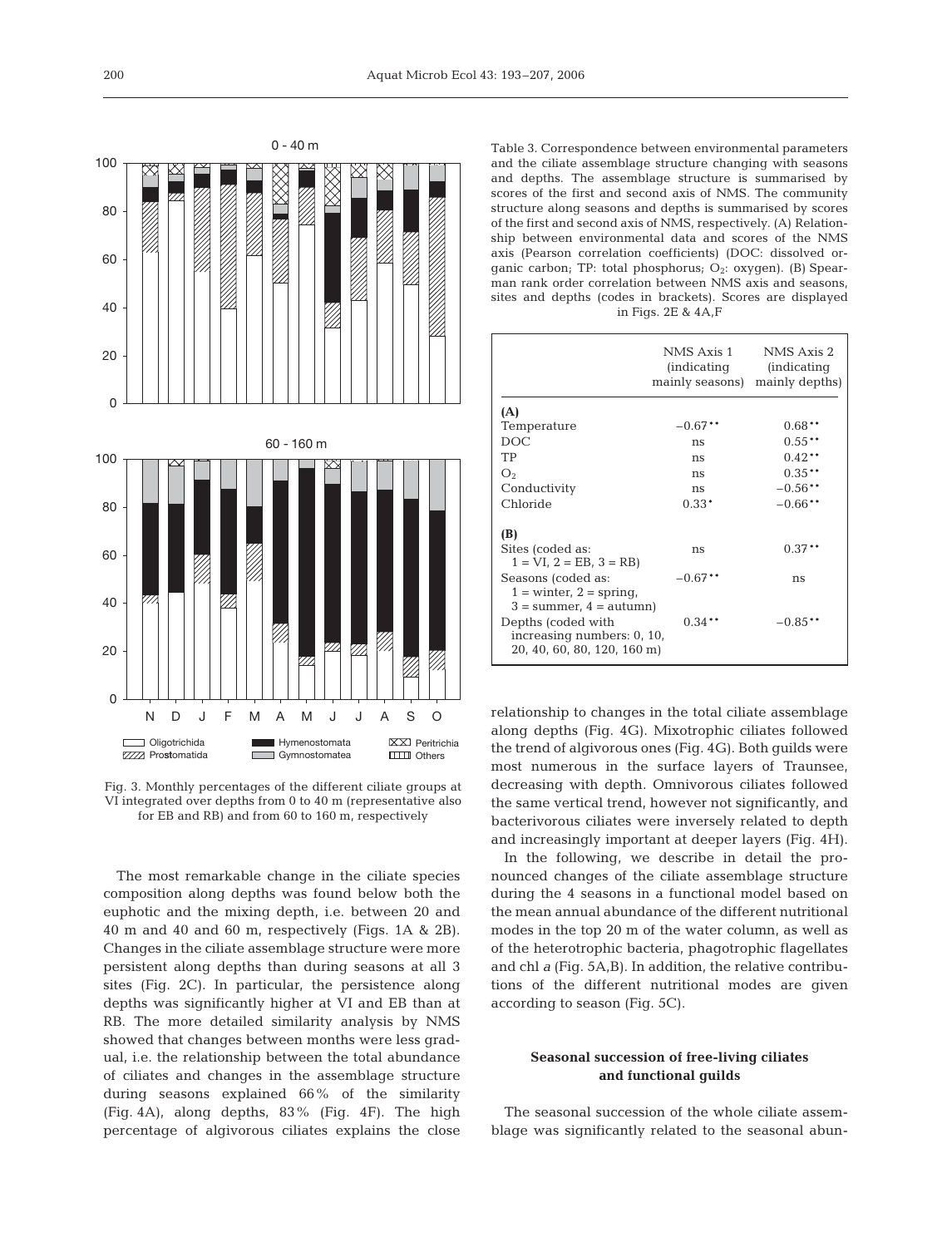

Ciliate assemblage structure within

Ciliate assemblage structure within

Ciliate assemblage structure along

Ciliate assemblage structure along

0.1 1 10 100

Carbon ( $\mu$ g l -1)

Fig. 4. Summary of the ciliate assemblage structure over seasons (scores of the first NMS axis, left panels) and depths (scores of the second NMS axis, right panels) related to the functional guilds of phagotrophic ciliates and flagellates, and bacteria and algae. Label overlay for seasons is shown in Panel A; for depths, in Panel F. Scores of the first NMS axis are most closely related to seasons; of the second axis, to depths (Spearman rank correlation coefficients and codes as in Table 3B). Relationship between NMS scores and abundance of total ciliates (A, F); algivorous, mixotrophic and omnivorous ciliates (B, G); bacterivorous ciliates (C, H); the carbon of phagotrophic flagellates and heterotrophic bacteria (D, I); and the carbon of phytoplankton (E, J) are shown. Pearson correlation coefficients are given ( $p < 0.05$ ; \*\*p < 0.01; ns: not significant)

Carbon ( $\mu$ g l  $^{-1}$ ) 0.1 1 10 100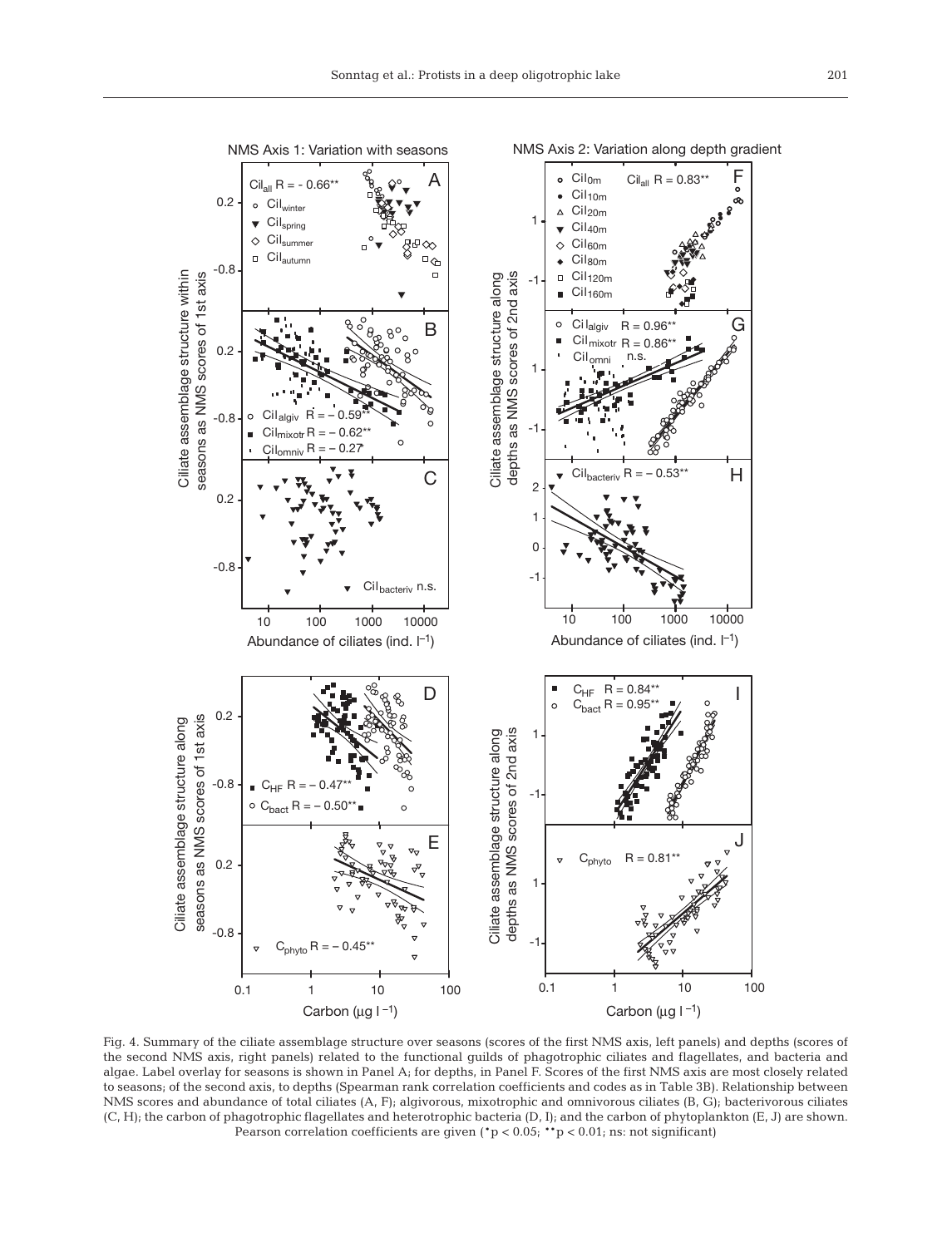

Fig. 5. Seasonal development of the ciliate assemblage for the upper 0 to 20 m. (A) Scheme of species richness with the dominant ciliate taxa shown (drawings from Foissner et al. 1999). (B) Mean monthly abundance of ciliates attributed to different nutritional modes (see 'Materials and methods'), phagotrophic flagellates (HF), heterotrophic bacteria and chlorophyll a (chl *a*). (C) Relative contribution of ciliate nutritional modes by season

dance of algivorous, mixotrophic and omnivorous ciliates and their potential food sources (Fig. 4B,D & E, respectively). Bacterivorous ciliates, however, were evenly distributed throughout seasons (Fig. 4C). Except for temperature and chloride concentration, the seasonal ciliate assemblage was not predictable by other environmental parameters (NMS Axis 1; Table 3A). The stability of the ciliate 'standing crop' was evaluated by the net change of the abundance (Fig. 2D). At all depth layers, >80% similarity in the ciliate assemblage between successive monthly samples was found associated with almost zero net changes of total biovolume. Conversely, a strong increase or decrease in the abundance of ciliates was associated with pronounced changes in the species composition (similarity < 50% between successive samples; Fig. 2A).

#### Winter

In winter (November to February) and during holomixis, only a few ciliate species were found, and these in low numbers, due to the poor nutrient situation and low temperatures (Figs. 1A & 5A,B, Table 2). In Decem-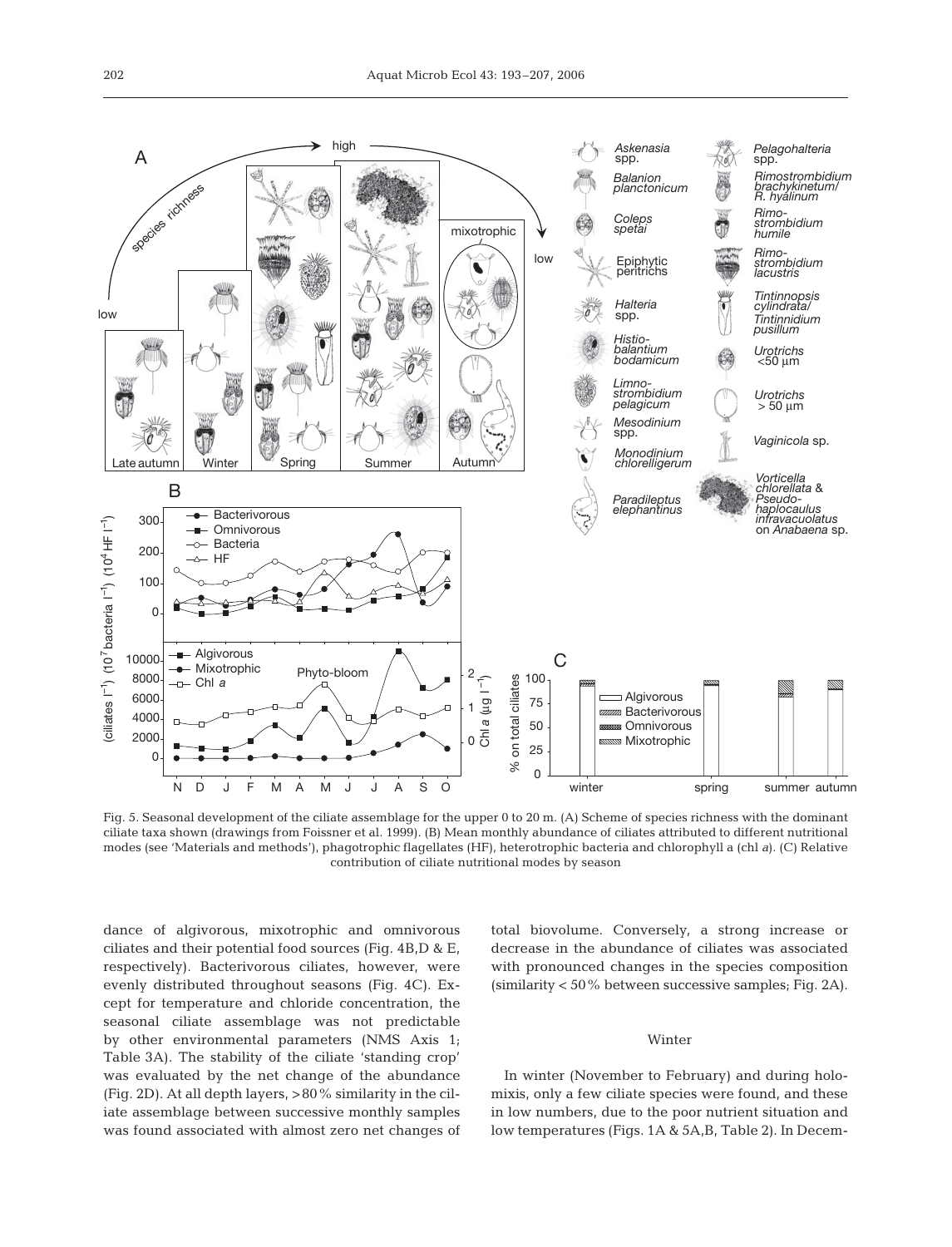| Dependent                  |       |                                          |                                            | Independent variable entered -                                       |                                                        |                                                       |                     |
|----------------------------|-------|------------------------------------------|--------------------------------------------|----------------------------------------------------------------------|--------------------------------------------------------|-------------------------------------------------------|---------------------|
| variable                   |       | Carbon from<br>heterotrophic<br>bacteria | Carbon from<br>phagotrophic<br>flagellates | Carbon from<br>chlorophyll<br>$(\text{fraction} < 11 \,\mu\text{m})$ | Carbon from<br>chlorophyll<br>$(fraction 11-33 \mu m)$ | Carbon from<br>chlorophyll<br>$(fraction > 33 \mu m)$ | Constant            |
| Group                      | $R^2$ | Coeff.<br>Beta<br>(SE)                   | Coeff. Beta<br>(SE)                        | Beta<br>Coeff.<br>(SE)                                               | Coeff.<br>Beta<br>(SE)                                 | Coeff. Beta<br>(SE)                                   | Coeff.<br>(SE)      |
| Total<br>ciliates          | 0.80  | $0.51*$<br>0.25<br>(0.22)                | ns                                         | ns                                                                   | $1.17***$ 0.63<br>(0.19)                               | ns                                                    | $5.62**$<br>(0.49)  |
| Algiv.<br>ciliates         | 0.97  | $1.59**$<br>0.65<br>(0.15)               | ns                                         | ns                                                                   | $0.76**$ 0.36<br>(0.13)                                | ns                                                    | $2.72**$<br>(0.34)  |
| Bacteriy, 0.80<br>ciliates |       | $-3.49** -1.09$<br>(0.53)                | ns                                         | $-0.72**$<br>$-0.39$<br>(0.27)                                       | $2.65**$<br>0.96<br>(0.42)                             | ns                                                    | $13.43**$<br>(1.09) |
| Mixotr.<br>ciliates        | 0.83  | ns                                       | $2.50*$<br>0.40<br>(1.12)                  | ns                                                                   | $2.12*$<br>0.47<br>(0.80)                              | ns                                                    | ns                  |
| Omniy.<br>ciliates         | 0.26  | ns                                       | ns                                         | ns                                                                   | $0.70*$<br>0.26<br>(0.35)                              | ns                                                    | $2.82**$<br>(0.30)  |
| HF                         | 0.87  | $0.58**$<br>0.70<br>(0.09)               | na<br>na                                   | 0.21<br>$0.10*$<br>(0.05)                                            | ns<br>ns                                               | ns                                                    | $-0.48*$<br>(0.18)  |

Table 4. Stepwise multiple linear regression (MLR) for the control of multiple food resources (carbon) of ciliates and phagotrophic flagellates (R<sup>2</sup>: squared correlation coefficient of MLP; coeff.: unstandardised coefficient [\*p < 0.05, \*\*p < 0.01, n.s: not significant]; SE: standard error of unstandardised coefficient; beta: standardised coefficient; algiv.: algivorous; bacteriv.: bacterivorous; mixotr.: mixotrophic; omniv.: omnivorous; HF: carbon of phagotrophic flagellates; na: not applicable)

ber 1997, >80% of the ciliates were represented by oligotrichs, i.e. *Pelagohalteria cirrifera* and *Rimostrombidium* spp. (Figs. 3 & 5A,B). Towards the end of the winter, predominantly algivorous raptorial and filter feeders, such as *Balanion planctonicum*, *Rimostrombidium* spp., *P. cirrifera* and *Rhabdoaskenasia minima,* increased in abundance parallel to the development of chl *a*. In March, we noticed an exceptional peak of mainly algivorous and omnivorous ciliates at VI at depths of 10 to 20 m, presumably influenced by nutrient inputs by the Traun River during spring snowmelt. Correspondingly, peaks in picocyanobacteria, centric and pennate diatoms and cryptophytes were observed (data not shown). *B. planctonicum*, *Rimostrombidium* spp., *P. cirrifera*, *Mesodinium* sp. and *Urotricha* spp. responded numerically to this increase in food, even at temperatures of 4 to 5°C. The food vacuoles of, e.g., *Rimostrombidium lacustris* or *R. humile* were densely packed with centric diatoms. Müller and co-workers (Müller 1989, Müller et al. 1991b, Müller & Schlegel 1999) observed that the spring assemblage of Lake Constance (mainly *B. planctonicum* and *Rimostrombidium* spp.) was closely related to food resources and able to respond rapidly to a bloom of small phytoplankton.

## Spring

In spring (March to May), algivorous and omnivorous ciliates, namely *Balanion planctonicum*, *Rimostrombidium* spp., *Urotricha* spp., *Tintinnopsis cylindrata*, *Pelagohalteria cirrifera*, *Limnostrombidium* *pelagicum* and *Histiobalantium bodamicum* appeared during the phytoplankton bloom and the chl *a* maximum (Fig. 5A,B, Table 2). At this time of the year, ciliates might be strong competitors with metazoan organisms, due to low generation times; hence, ciliates like *B. planctonicum* were assumed to be important contributors to the beginning of the so-called clearwater phase in meso- to eutrophic lakes, in addition to rotifers and other ciliates (Sommaruga & Psenner 1993, 1995). Generally, they were among the first grazers of algal biomass in spring, with a preference for cryptophytes (Carrick & Fahnenstiel 1989, Müller et al. 1991b, Müller & Schlegel 1999).

## Summer

At the onset of the stratification from May to June (Fig. 1A), ciliate and phytoplankton abundance decreased (Fig. 5B). Concurrently, the ciliate species composition changed abruptly (low similarity of 55% for May to June; Figs. 2A & 5B). In June and July, prostomatids, hymenostomatids and peritrichs appeared in low numbers (Table 2). Predation by copepods and cladocerans might have been the reason for low total ciliate abundance during these months (Müller 1989, Stockner & Shortreed 1989, Carrick et al. 1991, Müller et al. 1991a, Laybourn-Parry & Rogerson 1993, Laybourn-Parry 1994, Jersabek pers. comm.). Free-living ciliates, namely *Pelagohalteria viridis*, halteriids and rimostrombidiids were most likely able to resist grazing pressure by their jumping behaviour (Gilbert 1994,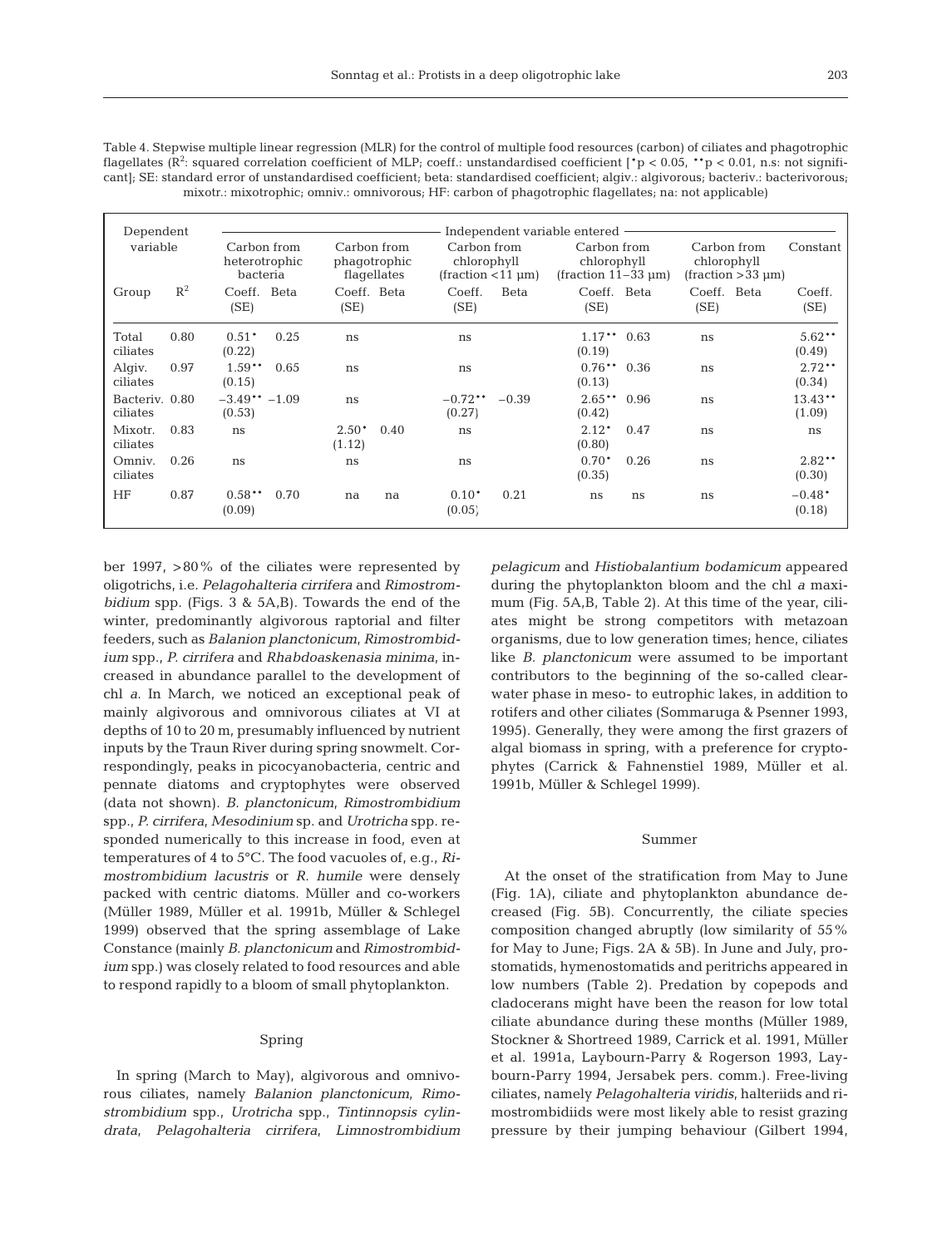review of Jürgens 1994, Wickham 1995). In contrast, epiphytic ciliates gained an advantage by their attachment to diatom colonies, thus becoming inedible for zooplankton predators (Carrias et al. 1998b, detailed discussion see below). Most likely, *Balanion planctonicum* was outcompeted in June by other algivorous ciliates like *Histiobalantium bodamicum* and haptorids *(Askenasia volvox/Askenasia acrostomia*, *Rhabdoaskenasia minima*, *Mesodinium* spp.) or grazed, e.g., by rotifers like *Keratella cochlearis* (Weisse & Frahm 2002). Then again *B. planctonicum* increased in abundance in July and had its maximum in autumn. These findings are similar to those of Müller et al. (1991b) recorded from Lake Constance. Further, the scuticociliate *H. bodamicum* has been described as a 'superior competitor at relatively low algal food concentrations' (Müller & Weisse 1994), which might explain its constantly rising mean abundance from May through September.

## Late summer and autumn

Throughout the summer months the number of coexisting species increased (Fig. 5A,B, Table 2). From August through October, a heterogeneous assemblage including many mixotrophic species appeared. The abundance of the zoochlorella-bearing species, e.g. *Pelagohalteria viridis*, *Monodinium chlorelligerum*, *Coleps spetai* and *Askenasia chlorelligera,* increased in surface layers of Traunsee to a maximum of about 9000 cells  $l^{-1}$  in September, which accounted for 25% of the total ciliate abundance at this time. Mixotrophic ciliates can reach up to 53% of the total abundance at certain times (Carrias et al. 1998a). Ciliates containing symbiotic algae are known to accumulate either in clear surface waters or near the oxycline (Hecky & Kling 1981, Pace 1982, Berninger et al. 1986, Müller et al. 1991a, Carrias et al. 1998a). Mixotrophy, in general, is often considered as an adaptation permitting exploitation of food-poor oligotrophic environments, but serves a variety of purposes (Dolan & Pérez 2000). The diversity of ciliates and food availability further increased in autumn, and the relationships between these 2 parameters became less clear, as various environmental factors might have enhanced the species diversity at this time (Müller et al. 1991a). At the end of the autumnal ciliate peak in Traunsee, large-sized predators, i.e. *Urotricha venatrix* and *Paradileptus elephantinus*, appeared and even had rotifers in their food vacuoles. However, bacterivorous and predatory ciliates seemed to be of minor importance when they occurred in summer and late autumn, as algivorous and omnivorous species were able to ingest around 43% of the primary production per year in Lake Constance (Müller et al. 1991a, Straile 1995).

# **Epiphytic ciliates**

Sessile, bacterivorous peritrich ciliates appeared along with the occurrence of colonial algae, their preferred attachment sites, i.e. *Vorticella vernalis* on *Fragilaria crotonensis* and *V. ingenita* on *Tabellaria fenestrata* and *Dinobryon* spp. (Table 2). We observed their highest abundance in April, with *V. vernalis* as the dominant species. In autumn, this ciliate species appeared again together with *V. ingenita*. In August, the epiphytic *Pseudohaplocaulus infravacuolatus* was associated with *Vorticella chlorellata*, both attached to the chain-like colonies of the cyanobacterium *Anabaena lemmermannii*. Ruttner (1937) previously described the occurrence of 2 vorticellids on *Anabaena flos*-*aquae* in Traunsee, and Carrias et al. (1998a) found this association in Lake Pavin. However, in the meantime, *A. flos*-*aquae* has disappeared from Traunsee, indicating a shift to more oligotrophic conditions. Hunt & Chein (1983 and references therein) described vorticellids attached to *Anabaena* colonies as typical members of the ciliate assemblage of the Great Lakes. In general, epibiotic ciliates and flagellates have a major grazing impact on free bacteria, even when they are present in low numbers (Carrias et al. 1996). The attachment of peritrichs to colonial algae apparently provides a refuge from potential grazers, as they are too bulky to be ingested by zooplankton (Carrick et al. 1991, Carrias et al. 1996).

# **Seasonal succession of free-living phagotrophic flagellates**

The seasonal dynamics of phagotrophic flagellates (HF) showed 2 peaks, one during the phytoplankton bloom in spring and another in autumn (Figs. 1B & 5B). Abundance and biovolume in the top 40 m were not significantly different between EB, RB and VI (Fig. 1B). Taxa <5 µm in length (fixed) accounted for 88 to 90% of total HF at depths from 0 to 40 m and 82% from 60 to 160 m (Sonntag et al. 2002). Those small HF were represented primarily by *Monas*-like cells and a so far unidentified HF with a decentral nucleus. An unidentified HF >5 µm with a kinetoplast increased numerically with depth. *Kathablepharis* sp., another HF >5 µm assumed to be mixotrophic, was also present at low densities. In total, numbers of HF in Traunsee were within the range reported for oligo- to mesotrophic water bodies (e.g. Carrias et al. 1998b, Sonntag et al. 2002), i.e. between 40 and 2900  $\text{ml}^{-1}$  for the present study.

The flagellate assemblage structure changed during the transition from the phytoplankton spring bloom to summer, with small HF such as heterokonts and epiphytic flagellates becoming increasingly abundant, as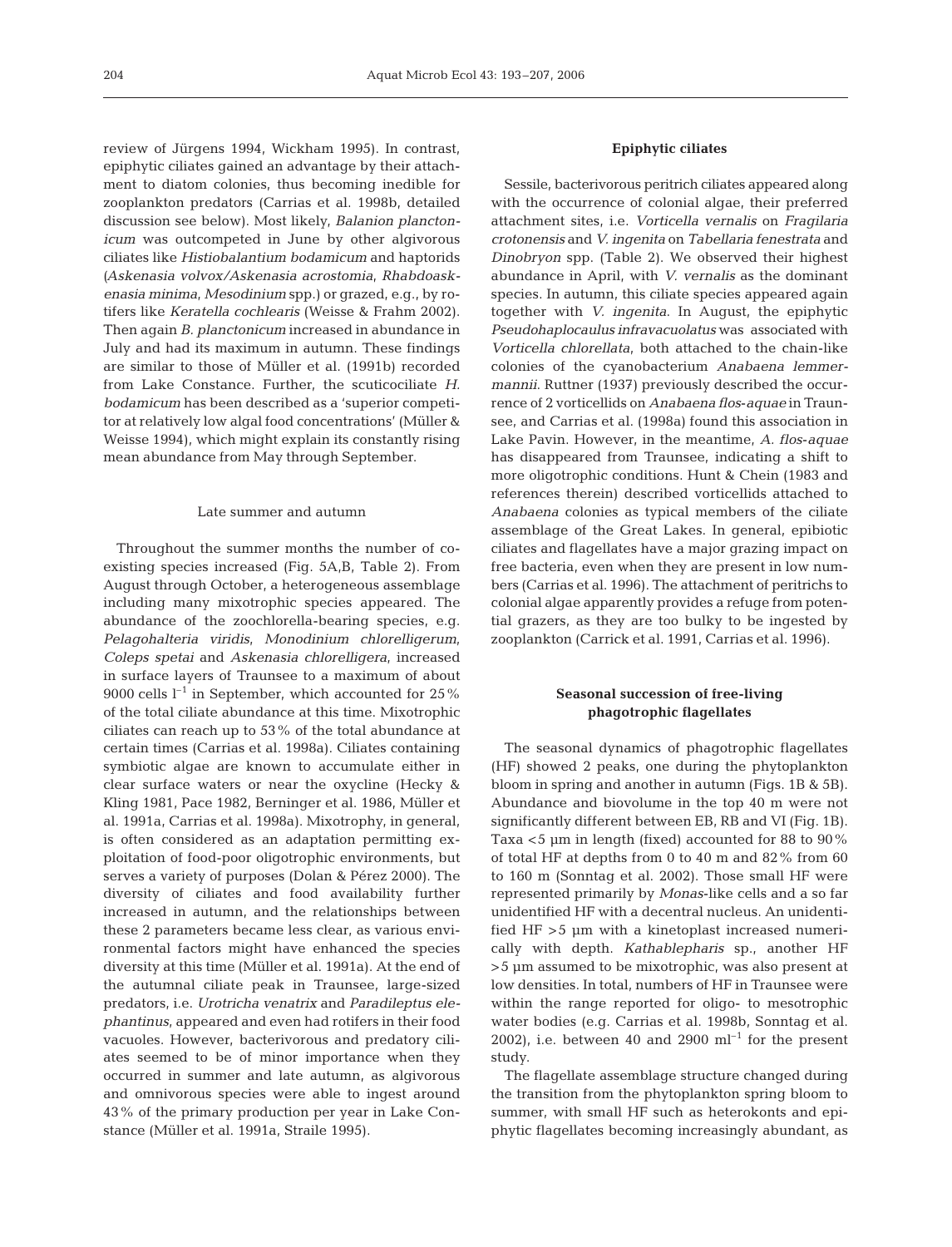already reported for Lake Constance (Cleven & Weisse 2001). The time of the phytoplankton bloom was also the time of the highest bacterial numbers (Table 2). Free-living HF in Traunsee were significantly correlated to ciliates (Fig. 4D) and heterotrophic bacteria in the top 40 m (Table 4). Small heterotrophic flagellates, e.g. *Spumella* spp., are known to be efficient bacterivores, able to consume around half of the bacterial production (Weisse 1990, 1991, Simon et al. 1998). A coincidence of bacterial and HF densities and the predominance of HF <5 µm in length has already been reported for Lake Constance (Weisse 1990, 1991, Cleven & Weisse 2001), Mondsee (Salbrechter & Arndt 1994) and Lake Pavin (Carrias et al. 1998b). However, the relationship between HF and bacteria seems to be stronger in systems with low bacterial abundance compared to systems with higher bacterial numbers (Gasol & Vaqué 1993).

#### **Epiphytic flagellates**

Sessile flagellates were present in the whole water column (0 to 160 m depth) from May through October, appearing along with the occurrence of suitable attachment sites, i.e. colonial diatoms. They accounted for up to 7% of total HF in Traunsee and 9 to 11% in Lake Pavin (Carrias et al. 1996, 1998b). In Traunsee, epiphytic flagellates were mainly represented by a choanoflagellate of the genus *Salpingoeca* (for taxonomic considerations see Sonntag et al. 2000) attached to the diatom *Asterionella formosa*, and an unidentified epiphytic flagellate on the diatom *Fragilaria crotonensis*. In May, *Salpingoeca* sp. accounted for around 50% of total epiphytic flagellates; from June through August, an unidentified morphotype dominated the sessile assemblage. Then, *Salpingoeca* sp. again increased numerically in September and October, accounting for ~100% of epiphytic flagellate abundance. However, its occurrence was not restricted to late summer and autumn as previously described (Weisse et al. 1995, Cleven & Weisse 2001, Auer & Arndt 2002). Simek et al.  $(2004)$  observed that at certain times *Salpingoeca* sp. is the most important bacterivorous species in the plankton.

# **CONCLUSIONS**

Here, we showed that phagotrophic ciliates assigned to at least 4 different guilds and flagellates are important members of the planktonic food web in a cold, deep, oligotrophic lake, an environment previously thought to be unfit for many protists. Although present in low numbers, our data on the seasonal and vertical

distribution demonstrate that the phagotrophic protists occupy a number of different ecological niches at various trophic levels (primary and secondary consumers). High taxonomic resolution was a prerequisite to interpret the findings precisely, and we would like to encourage researchers to use the high-standard methods available, especially for ciliate identification, e.g. QPS instead of Lugol's solution.

We assessed the strength of predictive relationships structuring the ciliate assemblage along the depth gradient by parameters of the bottom-up control cascade, i.e. by nutrients (phosphorus, DOC) and food sources from algae to bacteria and flagellates. Hence, the coherent correlation pattern of food and environmental variables predicting changes in the ciliate assemblage structure clearly mediated bottom-up cascades through the food web. The seasonal succession in the ciliate assemblage was also significant, but less predictable by food-source parameters in contrast to its depth distribution. Hence, the seasonal changes in the ciliate structure were not primarily mediated by bottom-up control. We assume that seasonal community structure in Traunsee was also driven by effects of the top-down control not studied.

*Acknowledgements.* We thank C. Griebler and B. Mindl for cooperation, discussions and logistics; K. Maier for technical support in the field; and C. Jersabek for the contribution of unpublished data on zooplankton. Comments by H. Müller, H. Zimmermann-Timm and T. Weisse on an earlier version and by 3 anonymous reviewers are gratefully acknowledged. The project was funded by the Government of Upper Austria (contract with the Austrian Academy of Sciences).

## LITERATURE CITED

- APHA (American Public Health Association) (1992) Standard methods for the examination of water and wastewater, 18th edn. APHA, Washington, DC
- Auer B, Arndt H (2002) Taxonomic composition and biomass of heterotrophic flagellates in relation to lake trophy and season. Freshw Biol 46:959–972
- Azam FT, Fenchel T, Field JG, Gray JS, Meyer-Reil LA, Thingstad F (1983) The ecological role of water-column microbes in the sea. Mar Ecol Prog Ser 10:257–263
- Beaver JR, Crisman TL (1989) The role of ciliated protozoa in pelagic freshwater ecosystems. Microb Ecol 17: 111–136
- Berninger UG, Finlay BJ, Canter HM (1986) The spatial distribution and ecology of zoochlorellae-bearing ciliates in a productive pond. J Protozool 33:557–563
- Carrias JF, Amblard C, Bourdier G (1996) Protistan bacterivory in an oligomesotrophic lake: importance of attached ciliates and flagellates. Microb Ecol 31:249–268
- Carrias JF, Amblard C, Bourdier G (1998a) Seasonal dynamics and vertical distribution of planktonic ciliates and their relationship to microbial food resources in the oligomesotrophic Lake Pavin. Arch Hydrobiol 143:227–255
- Carrias JF, Amblard C, Quiblier-Lloberas C, Bourdier G (1998b) Seasonal dynamics of free and attached hetero-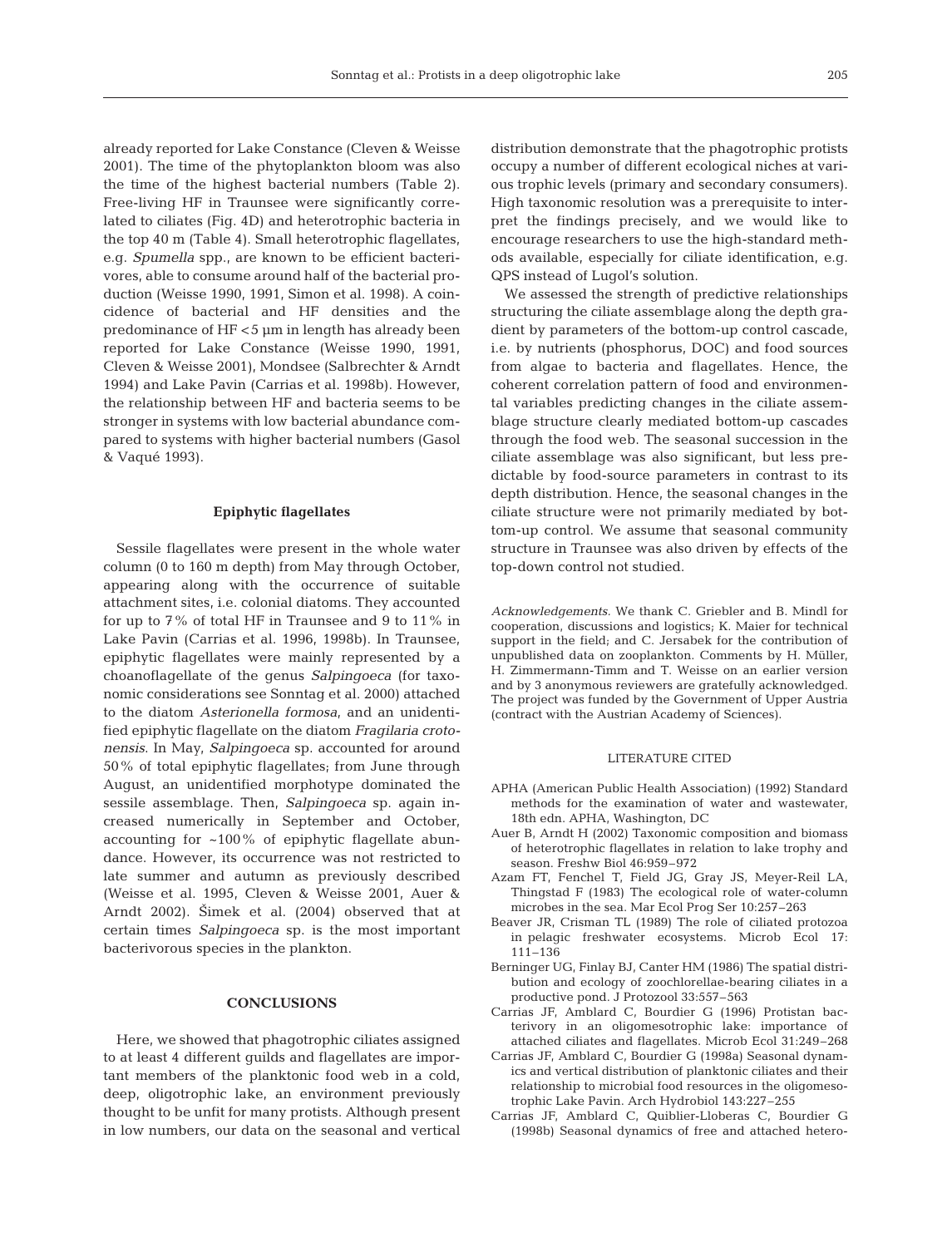trophic nanoflagellates in an oligomesotrophic lake. Freshw Biol 39:91–101

- Carrick HJ, Fahnenstiel GL (1989) Biomass, size structure, and composition of phototrophic and heterotrophic nanoflagellate communities in Lakes Huron and Michigan. Can J Fish Aquat Sci 46:1922–1928
- Carrick HJ, Fahnenstiel GL, Stoermer EF, Wetzel RG (1991) The importance of zooplankton–protozoan trophic couplings in Lake Michigan. Limnol Oceanogr 36:1335–1345
- Clarke KR (1993) Non-parametric multivariate analyses of changes in community structure. Aust J Ecol 18:117–143
- Cleven EJ, Weisse T (2001) Seasonal succession and taxon-specific bacterial grazing rates of heterotrophic nanoflagellates in Lake Constance. Aquat Microb Ecol 23:147–161
- Dolan JR, Pérez MT (2000) Costs, benefits and characteristics of mixotrophy in marine oligotrichs. Freshw Biol 45: 227–238
- Félip M, Bartumeus F, Halac S, Catalan J (1999) Microbial plankton assemblages, composition and biomass, during two ice-free periods in a deep high mountain lake (Estany Redó, Pyrenees). In: Straskrabová V, Callieri C, Fott J (eds) Pelagic food webs in mountain lakes. Mountain Lakes Research Program. J Limnol 58:193–202
- Foissner W, Blatterer H, Berger H, Kohmann F (1991) Taxonomische und ökologische Revision der Ciliaten des Saprobiensystems, Band I: Cyrtophorida, Oligotrichida, Hypotrichia, Colpodea. Informationsbericht 1/91, Bayer. Landesamtes für Wasserwirtschaft, Munich, p 1–478
- Foissner W, Berger H, Kohmann F (1992) Taxonomische und ökologische Revision der Ciliaten des Saprobiensystems, Band II: Peritrichia, Heterotrichida, Odontostomatida. Informationsbericht 5/92, Bayer. Landesamtes für Wasserwirtschaft, Munich, p 1–502
- Foissner W, Berger H, Kohmann F (1994) Taxonomische und ökologische Revision der Ciliaten des Saprobiensystems, Band III: Hymenostomata, Prostomatida, Nassulida. Informationsbericht 1/94, Bayer. Landesamtes für Wasserwirtschaft, Munich, p 1–548
- Foissner W, Berger H, Blatterer H, Kohmann F (1995) Taxonomische und ökologische Revision der Ciliaten des Saprobiensystems, Band IV: Gymnostomatea, Loxodes, Suctoria. Informationsbericht 1/95, Bayer. Landesamtes für Wasserwirtschaft, Munich, p 1–540
- Foissner W, Berger H, Schaumburg J (1999) Identification and ecology of limnetic plankton ciliates. Informationsbericht 3/99, Bayer. Landesamtes für Wasserwirtschaft, Munich, p 1–793
- Gasol JM, Vaqué D (1993) Lack of coupling between heterotrophic nanoflagellates and bacteria: A general phenomenon across aquatic systems? Limnol Oceanogr 38:657–665
- Gilbert JJ (1994) Jumping behaviour in the oligotrich ciliates *Strobilidium velox* and *Halteria grandinella*, and its significance as a defense against rotifer predators. Microb Ecol 27:189–200
- Griebler C, Sonntag B, Mindl B, Posch T, Klammer S, Psenner R (2002) Assessment of the ecological integrity of Traunsee (Austria) via analysis of sediments and benthic microbial communities. Water Air Soil Pollut 2:33–62
- Hecky RE, Kling HJ (1981) The phytoplankton and protozooplankton of the euphotic zone of Lake Tanganyika: species composition, biomass, chlorophyll content, and spatiotemporal distribution. Limnol Oceanogr 26:548–564
- Hunt GW, Chein SM (1983) Seasonal distribution, composition and abundance of the planktonic Ciliata and Testacea of Cayuga Lake. Hydrobiologia 98:257–266
- Jagsch A, Dokulil MT, Gassner H (2002) Long-term changes in environmental variables of Traunsee, an oligotrophic

lake impacted by salt industry. Water Air Soil Pollut 2:  $9 - 20$ 

- James MR, Burns CW, Forsyth DJ (1995) Ciliated protozoa in two monomictic, southern temperate lakes of contrasting trophic state: seasonal distribution and abundance. J Plankton Res 17:1479–1500
- Jürgens K (1994) Impact of *Daphnia* on planktonic microbial food webs—A review. Mar Microb Food Webs 8:295–324
- Klammer S, Posch T, Sonntag B, Griebler C, Mindl B, Psenner R (2002) Dynamics of bacterial abundance, biomass, activity, and community composition in the oligotrophic Traunsee and the Traun River (Austria). Water Air Soil Pollut 2: 137–163
- Laybourn-Parry J (1994) Seasonal successions of protozooplankton in freshwater ecosystems of different latitudes. Mar Microb Food Webs 8:145–162
- Laybourn-Parry J, Rogerson A (1993) Seasonal patterns of protozooplankton in Lake Windermere, England. Arch Hydrobiol 129:24–43
- Menden-Deuer S, Lessard EJ (2000) Carbon to volume relationships for dinoflagellates, diatoms and other protist plankton. Limnol Oceanogr 45:569–579
- Montagnes DJS, Lynn DH (1987) A quantitative protargol stain (QPS) for ciliates: method description and test of its quantitative nature. Mar Microb Food Webs 2:83–93
- Müller H (1989) The relative importance of different ciliate taxa in the pelagic food web of Lake Constance. Microb Ecol 18:261–273
- Müller H, Schlegel A (1999) Responses of three freshwater planktonic ciliates with different feeding modes to cryptophyte and diatom prey. Aquat Microb Ecol 17:49–60
- Müller H, Weisse T (1994) Laboratory and field observations on the scuticociliate *Histiobalantium* from the pelagic zone of Lake Constance, FRG. J Plankton Res 16:391–401
- Müller H, Schöne A, Pinto-Coelho RM, Schweizer A, Weisse T (1991a) Seasonal succession of ciliates in Lake Constance. Microb Ecol 21:119–138
- Müller H, Geller W, Schöne A (1991b) Pelagic ciliates in Lake Constance: comparison of epilimnion and hypolimnion. Verh Int Verein Limnol 24:846–849
- Müller J, Wallner J, Kroemer E (2002) Industrial tailings in Traunsee revisited—the status of 1999. Water Air Soil Pollut 2:21–32
- Nakano S, Ishii N, Manage PM, Kawabata Z (1998) Trophic roles of heterotrophic nanoflagellates and ciliates among planktonic organisms in a hypertrophic pond. Aquat Microb Ecol 16:153–161
- Pace ML (1982) Planktonic ciliates: their distribution, abundance, and relationship to microbial resources in a monomictic lake. Can J Fish Aquat Sci 39:1106–1116
- Patterson DJ, Larsen J (1991) The biology of free-living heterotrophic flagellates. Clarendon Press, Oxford
- Pechlaner R, Sossau C (1982) Die Ergebnisse der fünfjährigen Studie 'Limnologische Untersuchung Traunsee-Traun'. Limnologische Untersuchung Traunsee-Traun 13, Amt der Oberösterreichischen Landesregierung, Linz, p 1–100
- Pfister G, Sonntag B, Posch T (1999) Comparison of a direct live count and an improved quantitative protargol stain (QPS) in determining abundance and cell volumes of pelagic freshwater protozoa. Aquat Microb Ecol 18:95–103
- Pfister G, Auer B, Arndt H (2002) Pelagic ciliates (Protozoa, Ciliophora) of different brackish and freshwater lakes—a community analysis at the species level. Limnologica 32: 147–168
- Porter KG, Feig YS (1980) The use of DAPI for identifying and counting aquatic microflora. Limnol Oceanogr 25:943–948